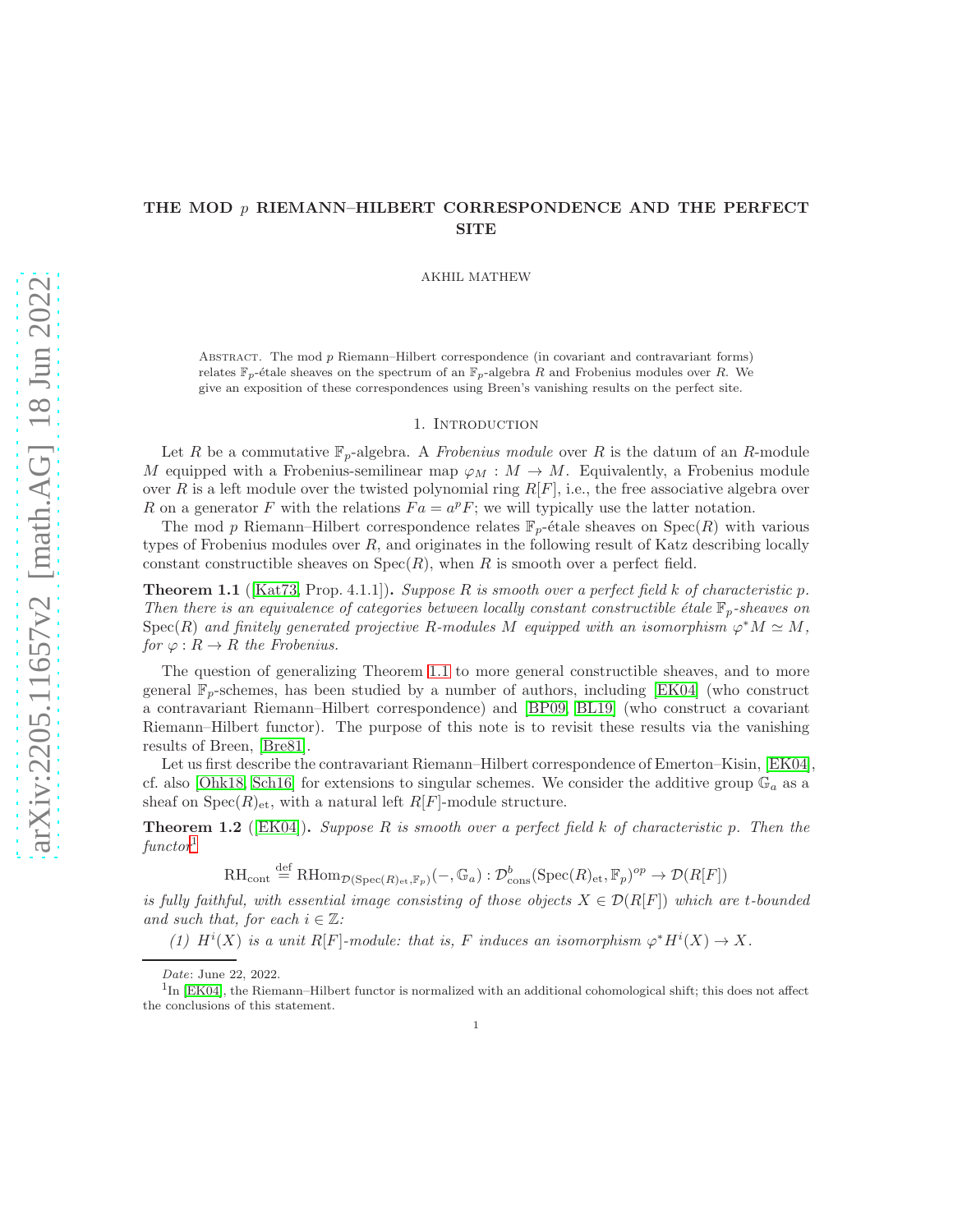# (2)  $H^i(X)$  is finitely generated as an R[F]-module.

The covariant mod p Riemann–Hilbert correspondence is developed in the following form by Bhatt–Lurie [\[BL19\]](#page-23-3), <sup>[2](#page-1-0)</sup> and earlier (in a slightly different form) when R is noetherian by Böckle– Pink, [\[BP09\]](#page-23-2).

<span id="page-1-1"></span>**Theorem 1.3** ([\[BL19,](#page-23-3) Th. 12.1.5], [\[BP09\]](#page-23-2)). Let R be any  $\mathbb{F}_p$ -algebra. There is a fully faithful, cocontinuous, t-exact embedding

$$
\mathrm{RH}_{\mathrm{cov}} : \mathcal{D}(\mathrm{Spec}(R)_{\mathrm{\acute{e}t}}, \mathbb{F}_p) \to \mathcal{D}(R[F])
$$

of the derived ∞-category of étale sheaves of  $\mathbb{F}_p$ -modules on Spec R into the derived ∞-category of  $R[F]$ -modules. The essential image consists of those objects of  $X \in \mathcal{D}(R[F])$  such that for each  $i \in \mathbb{Z}$ :

- (1) F acts isomorphically on  $H^i(X)$ .
- (2) Each  $x \in H^{i}(X)$  satisfies an equation of the form  $F^{n}(x) + a_1 F^{n-1}(x) + \cdots + a_n x = 0$  for some  $a_1, \ldots, a_n \in R$  in  $H^i(X)$ .

Unlike Theorem [1.2,](#page-0-2) Theorem [1.3](#page-1-1) applies to all of  $\mathcal{D}(\mathrm{Spec}(R)_{\mathrm{et}}, \mathbb{F}_p)$  (not only to the constructible objects), works for arbitrary  $\mathbb{F}_p$ -algebras, and is t-exact (hence induces an equivalence on abelian categories). However, the functor  $RH_{cov}$  of Theorem [1.3](#page-1-1) is constructed indirectly, as the left adjoint to an explicit solutions functor from  $\mathcal{D}(R[F])$  to  $\mathcal{D}(\mathrm{Spec}(R)_{\mathrm{et}}, \mathbb{F}_p)$ .

In this note, we give an alternative exposition of Theorem [1.3](#page-1-1) (and its analog for  $p$ -power torsion sheaves, Theorem [5.4](#page-11-0) below), based on the vanishing results of [\[Bre81\]](#page-23-4). The strategy is as follows: any sheaf on the étale site of  $Spec(R)$  can be pulled back to the site of *perfect* schemes over  $Spec(R)$ , denoted  $\text{Sch}_{R}^{\text{perf}}$ , equipped with the étale topology, and the pullback functor  $\pi^*$  is fully faithful on derived ∞-categories. The results of [\[Bre81\]](#page-23-4) give a fully faithful embedding of those objects of  $\mathcal{D}(R[F])$  satisfying condition (1) into  $\mathcal{D}(\text{Sch}_{R}^{\text{perf}}, \mathbb{F}_p)$ , cf. Theorem [4.3.](#page-9-0) Via a henselian rigidity argument, one then identifies directly the image of  $\pi^*$  in  $\mathcal{D}(\text{Sch}_{R}^{\text{perf}}, \mathbb{F}_p)$  with the image of those objects of  $\mathcal{D}(R[F])$  satisfying (1) and (2), from which the result follows.

As a consequence, we obtain (Construction [5.2\)](#page-10-0) the following description of the covariant Riemann– Hilbert functor:

#### **Corollary 1.4.** The covariant Riemann–Hilbert functor  $RH_{cov}$  is given by

<span id="page-1-2"></span>(1) 
$$
\mathrm{RH}_{\mathrm{cov}}(\mathcal{F}) = \mathrm{RHom}_{\mathcal{D}(\mathrm{Sch}^{\mathrm{perf}}_R, \mathbb{F}_p)}(\mathbb{G}_a, \pi^* \mathcal{F})[1], \quad \mathcal{F} \in \mathcal{D}(\mathrm{Spec}(R)_{\mathrm{et}}, \mathbb{F}_p),
$$

## for  $\mathbb{G}_a$  the additive group.

This formula  $(1)$  for  $RH_{cov}$  is thus analogous to the formula in Theorem [1.2,](#page-0-2) except that we additionally pull back to the perfect site.

We also give an exposition of Theorem [1.2](#page-0-2) using similar methods. In particular, we show that a variant of the solutions functor from [\[EK04\]](#page-23-1) gives a fully faithful embedding from the subcategory  $\mathcal{D}_{\text{unit}}(R[F])$  of  $\mathcal{D}(R[F])$  consisting of t-bounded unit objects (i.e., satisfying condition (1) of Theo-rem [1.2,](#page-0-2) but without any finite generation assumptions) into the  $big$  etale site (Theorem [6.16,](#page-15-0) which is stated for more general  $R$ ); this fact is closely related to the extension by Kato [\[Kat86,](#page-23-5) Prop. 2.1] of the results of [\[Bre81\]](#page-23-4). Once again, we can identify those objects in  $\mathcal{D}(R[F])$  additionally satisfying (2) with those sheaves on the big étale site satisfying the necessary rigidity properties to be pulled back from constructible objects on the small ´etale site. Along the way, we also show that

<span id="page-1-0"></span> ${}^{2}\text{In}$  [\[BL19\]](#page-23-3), the result is stated with additional boundedness assumptions.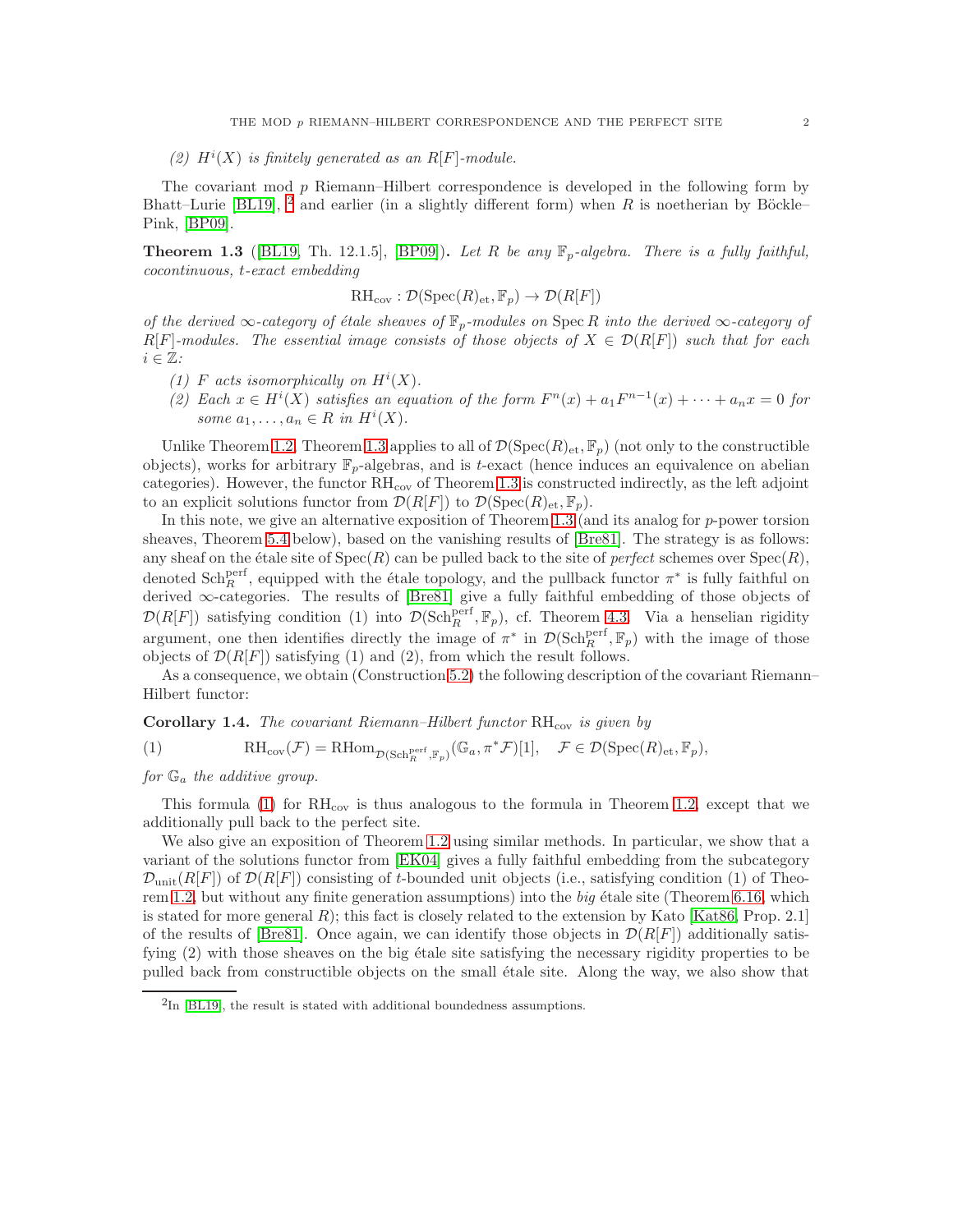$\mathcal{D}_{\text{unit}}(R[F])$  is identified with the derived  $\infty$ -category of its heart, which is Lyubeznik's category of  $F$ -modules or unit  $R[F]$ -modules [\[Lyu97\]](#page-24-2); this sharpens results of Ma [\[Ma14\]](#page-24-3).

It will be convenient to work with unbounded derived  $\infty$ -categories of various sorts. These unbounded derived  $\infty$ -categories (for example, of p-power torsion étale sheaves on a qcqs  $\mathbb{F}_p$ -scheme) behave quite well because of the presence of bounds on cohomological dimension; we have included some general results in this direction, using that the relevant abelian categories are locally regular coherent (Definition [2.6\)](#page-4-0).

The arguments of Breen [\[Bre81\]](#page-23-4) rely on some facts about the Steenrod algebra; purely algebraic proofs via functor homology have also appeared, cf. [\[FLS94,](#page-23-6) Lem. 0.3] and [\[Kuh95,](#page-23-7) Cor. 1.2]. In the appendix, we explain another argument, suggested by Scholze, which proves the result using instead the v-descent results of [\[BS17\]](#page-23-8).

Notation. We will freely use the theory of Grothendieck prestable ∞-categories of [\[Lur18,](#page-24-4) App. C].

We will frequently use the Breen–Deligne resolution in the form of [\[Sch,](#page-24-5) Lec. 4]. Given a topos  $\mathcal T$ , and an abelian group object  $A \in \mathcal T$ , there is a *functorial* resolution  $X_{\bullet}(A)$  of A where each term  $X_i(A)$  is a finite direct sum of terms of the form  $\mathbb{Z}[A^j], j \geq 0$ .

For an  $\mathbb{F}_p$ -algebra R, we let  $R_{\text{perf}} = \varinjlim_{\varphi} R$  to be the direct limit perfection of R.

Acknowledgments. I am very grateful to Johannes Anschütz, Bhargav Bhatt, Arthur-César Le Bras, Jacob Lurie, and Lucas Mann for stimulating discussions and correspondence. The idea of using the results of [\[Bre81\]](#page-23-4) in this (and other more elaborate) settings was also independently observed by them. I also thank Matthew Emerton for a helpful conversation about [\[EK04\]](#page-23-1), and Linquan Ma for exchanges about  $F$ -finiteness. Special thanks to Peter Scholze for suggesting the argument in the appendix. This work was done while the author was a Clay Research Fellow.

## 2. Preliminaries on the derived categories

Let  $\mathcal T$  be a site (we use the conventions of [\[Sta22,](#page-24-6) Tag 00VG]); moreover, suppose  $\mathcal T$  is coherent, i.e., fiber products exist in  $\mathcal T$  and any cover has a finite refinement. This implies that abelian sheaf cohomology on  $\mathcal T$  commutes with filtered colimits [\[AGV72,](#page-23-9) Exp. VI, Cor. 5.2].

We consider the unbounded derived  $\infty$ -category  $\mathcal{D}(\mathcal{T})$  of the Grothendieck abelian category of sheaves of abelian groups on  $\mathcal{T}$ , or equivalently [\[Lur18,](#page-24-4) Cor. 2.1.2.3] the  $\infty$ -category of hypercomplete sheaves on  $\mathcal T$  with values in  $\mathcal D(\mathbb{Z})$ . The presentable, stable  $\infty$ -category  $\mathcal D(\mathcal T)$  is equipped with a natural t-structure, whose connective objects  $\mathcal{D}(\mathcal{T})^{\leq 0}$  form a Grothendieck prestable  $\infty$ -category in the sense of [\[Lur18,](#page-24-4) App. C]. We let  $\mathcal{D}(\mathcal{T})_{p-\text{tors}} \subset \mathcal{D}(\mathcal{T})$  denote the subcategory of p-power torsion objects: i.e., those X with  $X[1/p] = 0$ . Then  $\mathcal{D}(\mathcal{T})_{p-\text{tors}}$  inherits a natural t-structure from  $\mathcal{D}(\mathcal{T})$ , and  $\mathcal{D}(\mathcal{T})_{p-\text{tors}}^{\leq 0}$  is Grothendieck prestable by [\[Lur18,](#page-24-4) Prop. C.5.2.1]. We say that an object  $t \in \mathcal{T}$  has mod p cohomological dimension  $\leq d$  if for every sheaf F of  $\mathbb{F}_p$ -vector spaces (and thus more generally every p-power torsion sheaf) on T, the groups  $H^{i}(t, \mathcal{F}) = 0$  for  $i > d$ .

**Proposition 2.1.** Suppose moreover  $\mathcal{T}$  has a basis  $\mathcal{B}$  consisting of objects of mod p cohomological dimension  $\leq d$  for some fixed d. Then:

- (1)  $\mathcal{D}(\mathcal{T})_{p-\text{tors}}$  is left complete.
- (2)  $\mathcal{D}(\mathcal{T})_{p-\text{tors}}$  is the derived  $\infty$ -category of the heart (of p-power torsion abelian sheaves on  $\mathcal{T}$  ).
- <span id="page-2-0"></span>(3) The  $\infty$ -category  $\mathcal{D}(\mathcal{T})_{p-\text{tors}}^{\leq 0}$  of connective objects in  $\mathcal{D}(\mathcal{T})_{p-\text{tors}}$  is compactly generated by the objects  $\mathbb{Z}/p^n[h_t], t \in \mathcal{B}, n \geq 0$ , for  $h_t$  the sheafification of the representable presheaf (of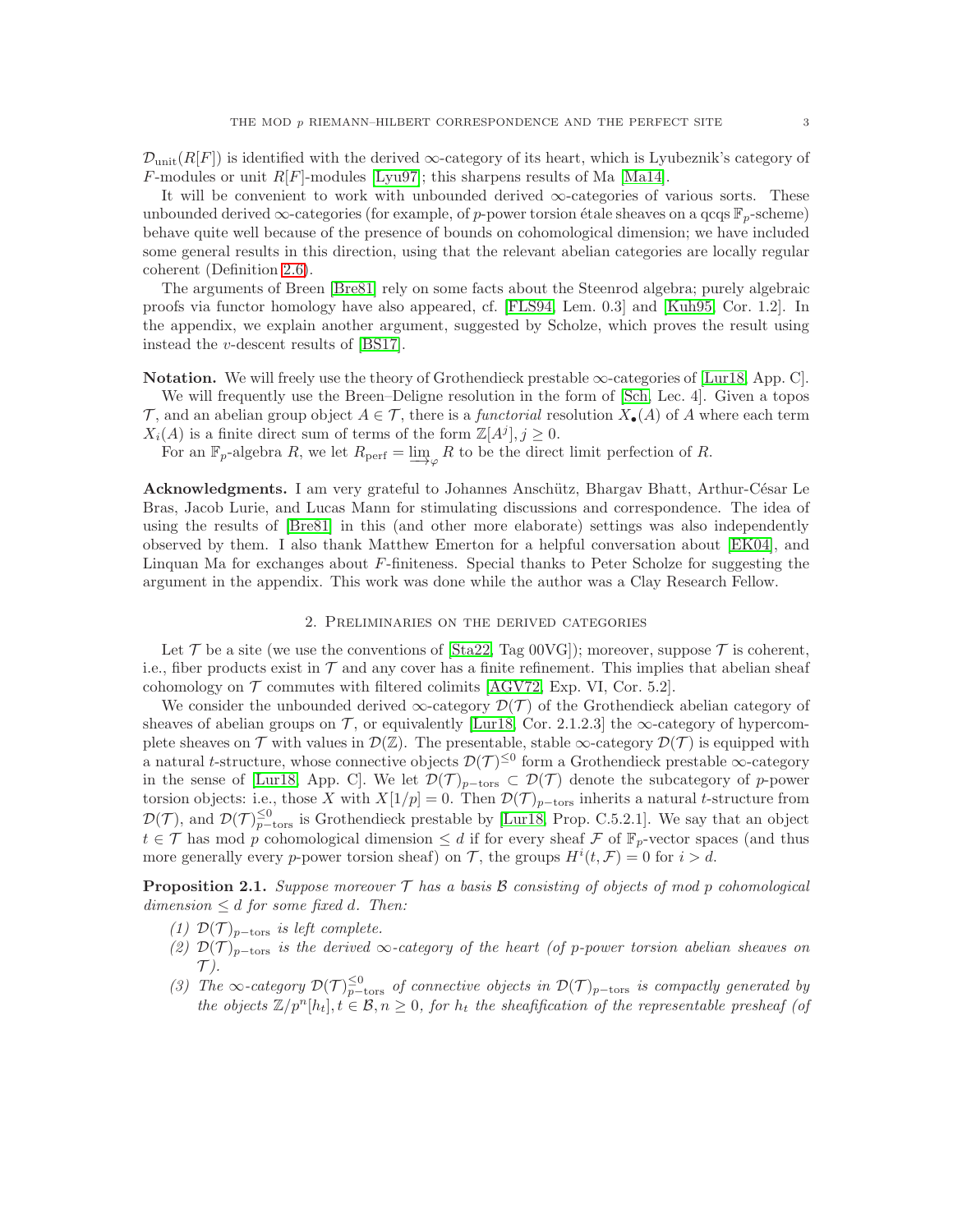sets). Moreover,  $\mathcal{D}(\mathcal{T})_{p-\text{tors}}$  is generated as a localizing subcategory by the  $\mathbb{Z}/p^n[h_t], t \in$  $\mathcal{B}, n \geq 0.$ 

*Proof.* Fix  $X \in \mathcal{D}(\mathcal{T})_{p-\text{tors}}$ . In  $\mathcal{D}(\mathcal{T})$ , the object X is the inverse limit of its Postnikov tower thanks to [\[CM21,](#page-23-10) Prop. 2.10], since by our assumptions the objects  $\mathbb{Z}[h_t], t \in \mathcal{B}$  have cohomological dimension  $\leq d$  with p-power torsion coefficients. Therefore, we find that for any  $t \in \mathcal{B}$ , the sections  $R\Gamma(t, X) = R\text{Hom}_{\mathcal{D}(\mathcal{T})}(\mathbb{Z}[h_t], X) \in \mathcal{D}(\mathbb{Z})$  is p-power torsion: this follows by passage up the Postnikov tower of X. Moreover, the same argument shows that the construction  $X \mapsto R\Gamma(t, X)$ therefore commutes with filtered colimits, from  $\mathcal{D}(\mathcal{T})_{p-\text{tors}}$  to  $\mathcal{D}(\mathbb{Z})$ . This implies that  $\{\mathbb{Z}/p^n[h_t], t \in$  $\mathcal{B}, n \geq 0$ } are compact in  $\mathcal{D}(\mathcal{T})_{p-\text{tors}}$ .

We now show that  $\mathcal{D}(\mathcal{T})_{p-\text{tors}}$  is 0-complicial [\[Lur18,](#page-24-4) Def. C.5.3.1], i.e., for any object  $X \in$  $\mathcal{D}(\mathcal{T})_{p-\text{tors}},$  there exists a discrete object X' (which will in fact be a sum of  $\mathbb{Z}/p^n[h_t]$ 's) and a map  $X' \to X$  inducing a surjection on  $H^0$ . For every  $t \in \mathcal{B}$ , any map  $\mathbb{Z}[h_t] \to X$  necessarily factors over  $\mathbb{Z}/p^n[h_t] \to X$  for some  $n \gg 0$ , by the above. It follows that the natural map

$$
\bigoplus_{n\geq 0, t\in\mathcal{B}, f:\mathbb{Z}/p^n[h_t]\to X}\mathbb{Z}/p^n[h_t]\to X
$$

induces a surjection on  $H^0$  (in fact, at the level of presheaves when restricted to  $\mathcal{B}$ ), and the former is discrete. This gives the desired 0-complicial statement. Since  $\mathcal{D}(\mathcal{T})_{p-\text{tors}}$  is clearly left separated, we find by [\[Lur18,](#page-24-4) Prop. C.5.4.5] (see also [Lur18, Rem. C.5.4.11]) that  $\mathcal{D}(\mathcal{T})_{p-\text{tors}}$  is the derived  $\infty$ -category of its heart. Moreover, [\[Lur18,](#page-24-4) Cor. C.2.1.7] now shows that the  $\mathbb{Z}/p^n[h_t], t \in \mathcal{B}, n \geq 0$ generate  $\mathcal{D}(\mathcal{T})_{p-\text{tors}}^{\leq 0}$  under colimits (and the full  $\mathcal{D}(\mathcal{T})_{p-\text{tors}}$  as a localizing subcategory).

Since the abelian category of p-power torsion sheaves on T is generated by the objects  $\mathbb{Z}/p^n[h_t], t \in$  $\mathcal{B}, n \geq 0$ , we find from [\[CM21,](#page-23-10) Ex. 2.21] that  $\mathcal{D}(\mathcal{T})_{p-\text{tors}}$  is Postnikov complete.

<span id="page-3-0"></span>**Example 2.2** (The small étale site). Let X be any qcqs  $\mathbb{F}_p$ -scheme. The étale site  $X_{\text{et}}$  has a basis (the affines, cf. [\[AGV72,](#page-23-9) Th. 5.1, Exp. X]) of objects of mod p cohomological dimension  $\leq 1$ , whence we obtain the above conclusions for  $\mathcal{D}(X_{\text{et}})_{p-\text{tors}}$ . Namely,  $\mathcal{D}(X_{\text{et}})_{p-\text{tors}}$  is the derived  $\infty$ -category of the abelian category of  $p$ -power torsion sheaves of abelian groups on  $X$ , and it is left complete and compactly generated.

**Example 2.3** (The perfect site). Let X be a qcqs perfect  $\mathbb{F}_p$ -scheme. Let Sch<sup>perf</sup> (also written  $Sch_R^{\text{perf}}$  if  $X = \text{Spec}(R)$  is affine) be the site of all perfect qcqs X-schemes, equipped with the étale topology. Again, as in Example [2.2,](#page-3-0) the basis of affines shows that the above conclusions hold:  $\mathcal{D}(\text{Sch}^{\text{perf}}_X)_{p-\text{tors}}$  is the derived ∞-category of the abelian category of p-power torsion sheaves of abelian groups on  $\text{Sch}^{\text{perf}}_X$ , and it is left complete and compactly generated.

We let  $(\pi^*, \pi_*)$  denote the natural adjunction

$$
(\pi^*, \pi_*) : \mathcal{D}(X_{\mathrm{et}}) \rightleftarrows \mathcal{D}(\mathrm{Sch}_X^{\mathrm{perf}}).
$$

from the derived ∞-category of the étale site to the derived ∞-category of  $\text{Sch}_{R}^{\text{perf}}$ , arising from the inclusion of sites  $X_{\text{et}} \subset \text{Sch}^{\text{perf}}_X$ .

<span id="page-3-1"></span>**Proposition 2.4.** For any  $\mathcal{F} \in \mathcal{D}(X_{et})$ , the adjunction map  $\mathcal{F} \to \pi_* \pi^* \mathcal{F}$  is an equivalence. Moreover,  $\pi_*$  is cocontinuous.

Proof. For discrete objects, the result follows classically from the comparisons between big and small sites of [\[AGV72,](#page-23-9) Exp. VII, Sec. 4] or [\[Sta22,](#page-24-6) Tag 00XU, 03YU]. The adjoint functors on hearts pass to adjoint functors on derived  $\infty$ -categories (note that both  $\pi^*, \pi_*$  are cocontinuous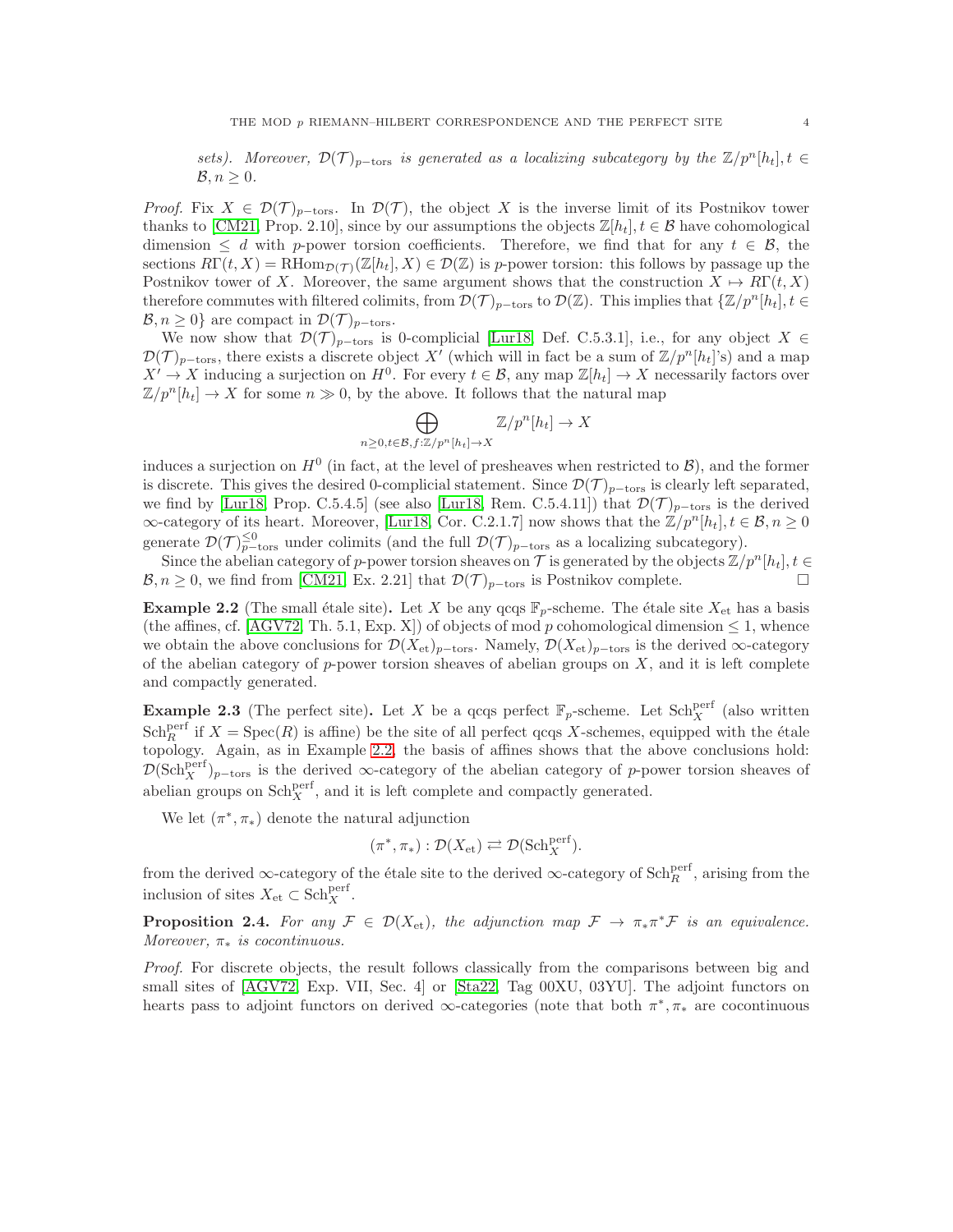and exact on abelian categories), whence the claim, cf. [\[Lur18,](#page-24-4) Th. C.5.4.9]. This also follows from [\[CM21,](#page-23-10) Prop. 7.1].

<span id="page-4-2"></span>Remark 2.5. We can identify the image of the fully faithful embedding of Proposition [2.4,](#page-3-1) at least on p-power torsion objects. An object  $\mathcal{F} \in \mathcal{D}(\text{Sch}^{\text{perf}}_X)_{p-\text{tors}}$  belongs to the image of  $\pi^*$  if and only if:

- (1) As a functor on rings,  $F$  commutes with filtered colimits.
- (2) For any local homomorphism of perfect, strictly henselian local rings  $R_1 \to R_2$  over X, the map  $\mathcal{F}(R_1) \to \mathcal{F}(R_2)$  is an equivalence.

In fact, the pullback of any object of  $\mathcal{D}(X_{et})_{p-\text{tors}}$  clearly has these properties, since étale coho-mology commutes with filtered colimits of rings [\[Sta22,](#page-24-6) Tag 073D] and because of mod p cohomological dimension  $\leq 1$  for affines. Conversely, if F has these properties, then the adjunction map  $\pi^*\pi_*\mathcal{F}\to\mathcal{F}$  is an equivalence on strictly henselian local perfect rings over X, and hence in general by descent.

We include for completeness some additional results on the structure of  $\mathcal{D}(X_{\text{et}})_{p-\text{tors}}$  which will not be used in the construction of the Riemann–Hilbert correspondence. In particular, we identify the compact objects precisely, using the following definition.

<span id="page-4-0"></span>**Definition 2.6.** We say that a Grothendieck abelian category  $A$  is locally regular coherent if:

- $(1)$  A is compactly generated.
- (2) The subcategory  $\mathcal{A}_0 \subset \mathcal{A}$  of compact objects is closed under finite limits (so it is an abelian subcategory).
- (3) Given  $X \in \mathcal{A}_0$ , there exists an integer  $d_X$  such that one has  $\text{Ext}^i_{\mathcal{A}}(X, Y) = 0$  for  $i > d_X$ and for all  $Y \in \mathcal{A}_0$ .
- (4) There exists an integer d and a subcategory  $\mathcal{A}'_0 \subset \mathcal{A}_0$  such that if  $X \in \mathcal{A}'_0, Y \in \mathcal{A}_0$ , then  $\text{Ext}_{\mathcal{A}}^{i}(X, Y) = 0$  for  $i > d$ . The subcategory  $\mathcal{A}'_0$  generates  $\mathcal{A}$  under colimits.

The category of modules over any coherent ring such that any finitely presented module is of finite projective dimension (e.g., the infinite-dimensional polynomial algebra  $\mathbb{F}_p[x_1, x_2, x_3, \dots]$ ) is an example of a locally regular coherent Grothendieck abelian category (take  $\mathcal{A}'_0$  to be the category of finitely generated free modules).

<span id="page-4-1"></span>**Proposition 2.7.** Suppose  $A$  is a locally regular coherent Grothendieck abelian category. Then:

- (1)  $\mathcal{D}(\mathcal{A})$  is Postnikov complete.
- (2) The compact objects of  $\mathcal{D}(\mathcal{A})$  consist of those objects which are t-bounded and all of whose cohomology groups belong to  $A_0$ .

*Proof.* Let us first show that the objects of  $A_0 \subset A$  are pseudo-coherent (also called almost compact), i.e., they are compact in each truncation  $\mathcal{D}(\mathcal{A})^{\geq -n}$ . In fact, by [\[Lur18,](#page-24-4) Cor. C.6.5.9], the Grothendieck prestable  $\infty$ -category  $\mathcal{D}(\mathcal{A})^{\leq 0}$  is coherent in the sense of [\[Lur18,](#page-24-4) Def. C.6.5.1], and in particular any object of  $A$  can be written as a filtered colimit of objects in  $A$  which are pseudocoherent objects in  $\mathcal{D}(\mathcal{A})^{\leq 0}$ , cf. [\[Lur18,](#page-24-4) Prop. C.6.5.6]; by compactness in the heart, this means that any object of  $A_0$  is necessarily pseudo-coherent. Since the subcategory of pseudo-coherent objects of  $\mathcal{D}(\mathcal{A})^{\leq 0}$  is closed under finite limits (again by coherence, [\[Lur18,](#page-24-4) Def. C.6.5.1]) and therefore under extensions, we conclude that  $\mathcal{A}_0$  is closed under extensions.

Now by pseudo-coherence, it follows that if  $X \in \mathcal{A}_0, Y \in \mathcal{A}$ , then  $\text{Ext}^i_{\mathcal{A}}(X, Y) = 0$  for  $i > d_X$ . Moreover, if  $X \in \mathcal{A}'_0$ , then the vanishing holds for  $i > d$ . This follows because we have just seen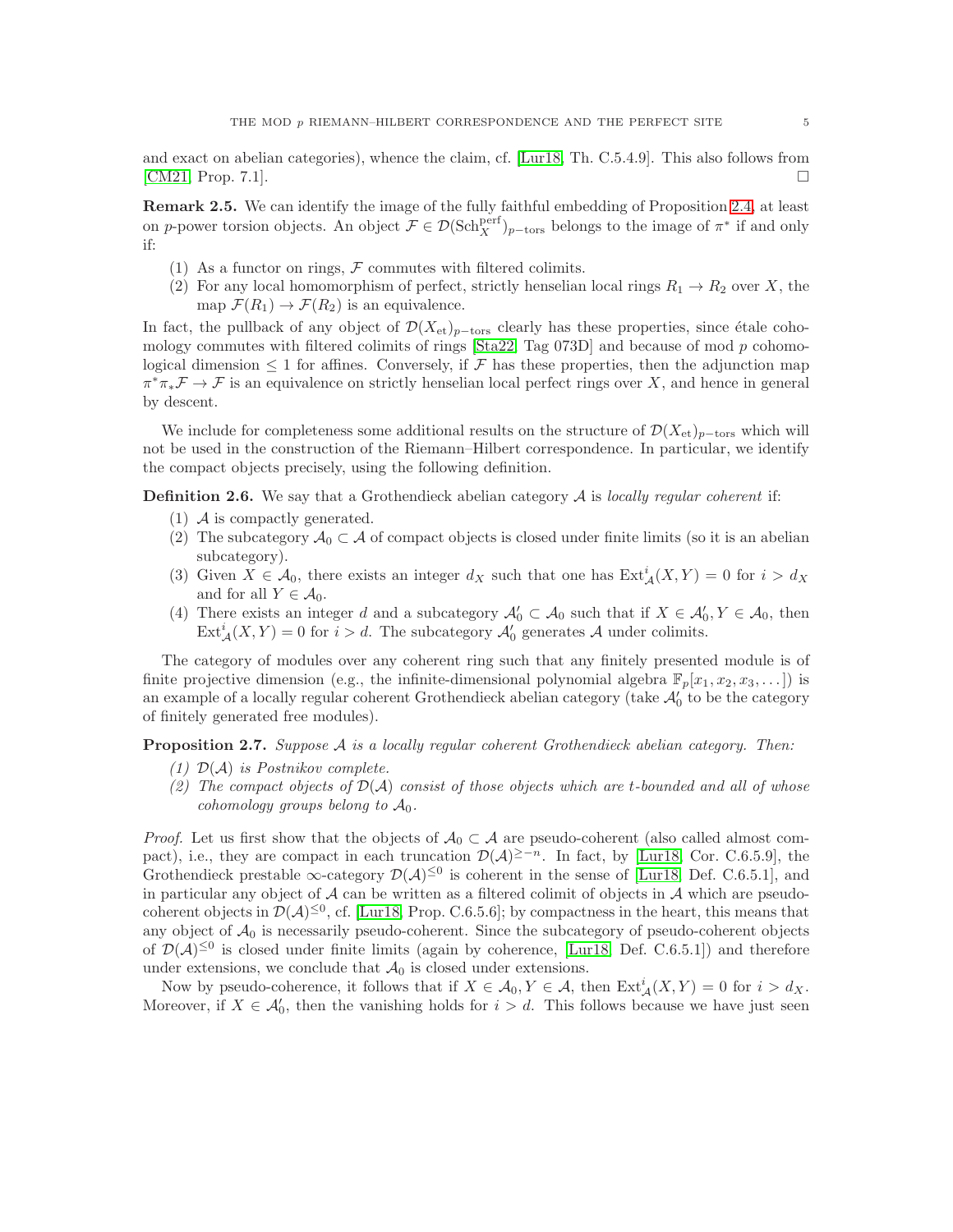that the Ext-groups in question commute with filtered colimits in  $Y$ , and we have assumed the vanishing for  $Y \in \mathcal{A}_0$ .

The first claim follows from [\[CM21,](#page-23-10) Ex. 2.21] since we have the generating objects  $\mathcal{A}'_0$ , which we have just seen to be of cohomological dimension  $\leq d$ .

Given  $X \in \mathcal{A}_0$ , we claim that X is actually compact in  $\mathcal{D}(\mathcal{A})$ . In fact, we have seen that X is pseudo-coherent. Since  $X$  has finite cohomological dimension by assumption, and since (as just proved) Postnikov towers converge in  $\mathcal{D}(\mathcal{A})$ , we conclude that X is compact in  $\mathcal{D}(\mathcal{A})$ . Consequently, any t-bounded object in  $\mathcal{D}(\mathcal{A})$  all of whose cohomology groups belong to  $\mathcal{A}_0$  is compact in  $\mathcal{D}(\mathcal{A})$ ; the converse claim follows now since  $\mathcal{A}_0$  yields a set of compact generators of  $\mathcal{D}(\mathcal{A})$  as a localizing subcategory, whence any compact object belongs to the thick subcategory generated by  $\mathcal{A}_0$ .  $\square$ 

<span id="page-5-1"></span>**Proposition 2.8.** For any  $q c q s \mathbb{F}_p$ -scheme X, the abelian category of p-power torsion étale sheaves on X is locally regular coherent. Thus, the compact objects of  $\mathcal{D}(X_{et})_{p-\text{tors}}$  are precisely the objects which are bounded in the t-structure and such that each cohomology group is constructible.

*Proof.* The abelian category A of p-power torsion sheaves on  $X_{\text{et}}$  is compactly generated by the constructible p-power torsion sheaves, which form an abelian subcategory  $\mathcal{A}_0 \subset \mathcal{A}$ , cf. [\[Sta22,](#page-24-6) Tags 05BE, 095M or [\[AGV72,](#page-23-9) Exp. IX, sec. 2]. For each affine scheme U and étale map  $j: U \to X$ , the object  $j_!({\mathbb Z}/p^n)$  is of cohomological dimension  $\leq 2$  and these objects generate A.

In light of Proposition [2.7](#page-4-1) (and Proposition [2.1\)](#page-2-0), it suffices to show that if  $\mathcal F$  is a constructible p-power torsion sheaf on  $X_{\text{et}}$ , then F has finite cohomological dimension in A, i.e., there exists n such that  $\text{Ext}^i(\mathcal{F}, \mathcal{G}) = 0$  for any p-power torsion sheaf  $\mathcal{G}$  on  $X_{\text{et}}$  and  $i > n$ . By [\[AGV72,](#page-23-9) Exp. IX, Prop. 2.5], we can assume that  $\mathcal{F} = f_1 \mathcal{F}_0$  for  $f: U \to X$  a locally closed constructible embedding and  $\mathcal{F}_0$  a locally constant constructible sheaf on U. Now  $Rf'$  has finite cohomological dimension: in fact, this follows from factoring  $f$  into an open embedding and a closed imbedding and using [\[AGV72,](#page-23-9) Exp. X, Th. 5.1], which shows that any qcqs  $\mathbb{F}_p$ -scheme has bounded mod p cohomological dimension.<sup>[3](#page-5-0)</sup> By duality, the result now follows because (writing  $\mathcal{F}_0^{\vee}$  as the dual of  $\mathcal{F}_0$  in  $\mathcal{D}(U_{\text{et}})$ )  $\text{Ext}^i(\mathcal{F}, \mathcal{G}) = H^i(U, \mathcal{F}_0^{\vee} \otimes^{\mathbb{L}} Rf^!\mathcal{G})$  and U has bounded  $\mathbb{F}_p$ -cohomological dimension by [\[AGV72,](#page-23-9) Exp. X, Th. 5.1] again.

# 3.  $W(R)[F^{\pm 1}]$ -MODULES

Let R be a perfect  $\mathbb{F}_p$ -algebra. The purpose of this section is to introduce the ring  $W(R)[F^{\pm 1}]$ and review the notion of an *algebraic*  $W(R)[F^{\pm 1}]$ -module, following [\[BL19\]](#page-23-3). Let R be a perfect  $\mathbb{F}_p$ algebra. Let  $W(R)$  denote the ring of Witt vectors of R with Witt vector Frobenius  $\varphi: W(R) \to$  $W(R)$ .

**Construction 3.1** (The ring  $W(R)[F^{\pm 1}]$ ). Let  $W(R)[F^{\pm 1}]$  denote the *noncommutative* ring over  $W(R)$  defined as follows:  $W(R)[F^{\pm 1}]$  is spanned as a left module over  $W(R)$  by the powers  $F^i, i \in \mathbb{Z}$ , with the commutation rule  $F^i a = \varphi^i(a) F^i$  for  $a \in W(R)$ ,  $i \in \mathbb{Z}$ . We will also consider the quotient  $R[F^{\pm 1}] = W(R)[F^{\pm 1}]/p$ ; a module over  $W(R)[F^{\pm 1}]/p$  is a perfect Frobenius module over R in the sense of [\[BL19\]](#page-23-3).

<span id="page-5-2"></span>We will consider the derived  $\infty$ -category  $\mathcal{D}(W(R)[F^{\pm 1}])$  of left  $W(R)[F^{\pm 1}]$ -modules, and the full subcategory  $\mathcal{D}(W(R)[F^{\pm 1}])_{p-\text{tors}} \subset \mathcal{D}(W(R)[F^{\pm 1}])$  consisting of objects M with  $M[1/p] = 0$ . **Remark 3.2.** Given  $M \in \mathcal{D}(W(R)[F^{\pm 1}])$  and a right  $W(R)[F^{\pm 1}]$ -module M', we can form the relative derived tensor product  $M' \otimes_{W(R)[F^{\pm 1}]}^{\mathbb{L}} M \in \mathcal{D}(\mathbb{Z})$ .

<span id="page-5-0"></span> $3$ The noetherianness assumption in loc. cit. is redundant, by passage to cofiltered limits along affine maps.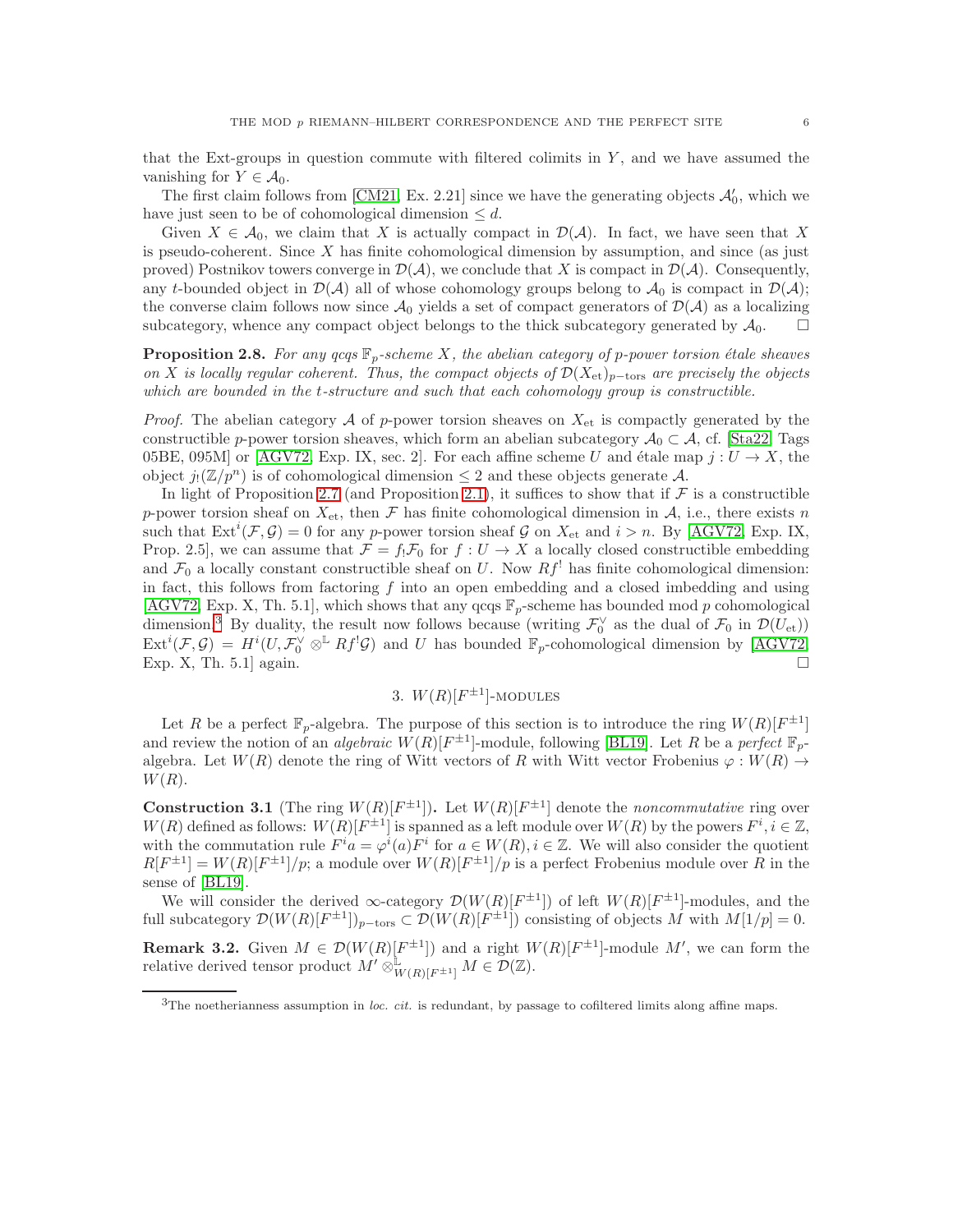We will need the following example of this. Given a perfect R-algebra  $R'$ , we can also make  $W(R')$ into a *right*  $W(R)[F^{\pm 1}]$ -module, where the action of F is by  $x \mapsto \varphi^{-1}(x)$ . If  $M \in \mathcal{D}(W(R)[F^{\pm 1}])$ , then we can describe  $\hat{W}(R)'\otimes^{\mathbb{L}}_{W(R)[F^{\pm 1}]} M$  as a cofiber

<span id="page-6-3"></span>
$$
(2) \t W(R)' \otimes^{\mathbb{L}}_{W(R)[F^{\pm 1}]} M = \operatorname{cofib}(F - 1: W(R') \otimes^{\mathbb{L}}_{W(R)} M \to W(R') \otimes^{\mathbb{L}}_{W(R)} M),
$$

where  $W(R') \otimes^{\mathbb{L}}_{W(R)} M = W(R')[F^{\pm 1}] \otimes^{\mathbb{L}}_{W(R)[F^{\pm 1}]} M \in \mathcal{D}(W(R')[F^{\pm 1}])$  is the extension of scalars. In fact, this follows from the short exact sequence of right  $W(R)[F^{\pm 1}]$ -modules,

$$
0 \to W(R')[F^{\pm 1}] \xrightarrow{(F-1)} W(R')[F^{\pm 1}] \to W(R') \to 0.
$$

**Definition 3.3** (Cf. [\[BL19,](#page-23-3) Def. 2.4.1]). A discrete  $W(R)[F^{\pm 1}]$ -module M is algebraic if  $M[1/p] = 0$ and if any  $x \in M$  satisfies an equation of the form  $F^n x + a_1 F^{n-1} x + \cdots + a_n x = 0$  for some  $a_1, \ldots, a_n \in W(R)$  (equivalently, if the  $W(R)$ -submodule spanned by  $\{F^i x\}_{i\geq 0}$  is finitely generated).

An object of  $\mathcal{D}(W(R)[F^{\pm 1}])$  is *algebraic* if the cohomology modules are algebraic. We let  $\mathcal{D}_{\text{alg}}(W(R)[F^{\pm 1}]) \subset \mathcal{D}(W(R)[F^{\pm 1}])$  be the full subcategory spanned by the algebraic objects.

<span id="page-6-0"></span>**Proposition 3.4.** (1) If  $0 \to M' \to M \to M'' \to 0$  is a short exact sequence of  $W(R)[F^{\pm 1}]$ . modules, then  $M$  is algebraic if and only if  $M', M''$  are algebraic.

(2) The collection of algebraic  $W(R)[F^{\pm 1}]$ -modules is closed under filtered colimits.

*Proof.* This follows from [\[BL19,](#page-23-3) Prop. 9.5.5]; note that an  $W(R)[F^{\pm 1}]$ -module N with  $N[1/p] = 0$ is algebraic if and only if for each n, the  $p^n$ -torsion  $N[p^n]$  is an algebraic Frobenius  $W_n(R)$ -module in the sense of [\[BL19,](#page-23-3) Def. 9.5.2].

<span id="page-6-1"></span>**Example 3.5.** For any monic element  $T = F^n + a_1 F^{n-1} + \cdots + a_n \in W(R)[F^{\pm 1}]$  and  $j \ge 0$ , the quotient  $W(R)[F^{\pm 1}]/(p^j, W(R)[F^{\pm 1}]T)$  is algebraic. This can be checked directly or follows from [\[BL19,](#page-23-3) Prop. 4.2.1] (first reducing to  $j = 1$ ), since (in the terminology of loc. cit.)  $R[F^{\pm 1}] / R[F^{\pm 1}]$ is the perfection of the Frobenius module  $R[F]/R[F]T$ , which is finite free over R, whence the former is holonomic in the sense of [\[BL19,](#page-23-3) Def. 4.1.1].

**Corollary 3.6.** The subcategory  $\mathcal{D}_{\text{alg}}(W(R)[F^{\pm 1}]) \subset \mathcal{D}(W(R)[F^{\pm 1}])$  is a localizing subcategory.

*Proof.* The subcategory  $\mathcal{D}_{\text{alg}}(W(R)[F^{\pm 1}]) \subset \mathcal{D}(W(R)[F^{\pm 1}])$  is a localizing subcategory thanks to Proposition [3.4.](#page-6-0)

Moreover, the t-structure on  $\mathcal{D}(W(R)[F^{\pm 1}])$  restricts to a t-structure on  $\mathcal{D}_{\text{alg}}(W(R)[F^{\pm 1}])$ , which is clearly left and right complete, and the subcategory  $\mathcal{D}_{\text{alg}}(W(R)[F^{\pm 1}])^{\leq 0}$  of connective objects is Grothendieck prestable, [\[Lur18,](#page-24-4) Prop. C.5.2.1].

<span id="page-6-2"></span>**Proposition 3.7.** The  $\infty$ -category  $\mathcal{D}_{\text{alg}}(W(R)[F^{\pm 1}])^{\leq 0} \subset \mathcal{D}_{\text{alg}}(W(R)[F^{\pm 1}])$  is compactly gener-ated by the objects of Example [3.5.](#page-6-1) Consequently,  $\mathcal{D}_{\text{alg}}(W(R)[F^{\pm 1}])$  is generated as a localizing subcategory by the objects of Example [3.5.](#page-6-1) Moreover,  $\mathcal{D}_{\text{alg}}(W(R)[F^{\pm 1}])$  is the derived  $\infty$ -category of the abelian category of algebraic Frobenius modules.

*Proof.* The objects of Example [3.5](#page-6-1) are evidently compact. Let  $M \in \mathcal{D}(W(R)[F^{\pm 1}])$  be algebraic. We claim that for any  $x \in H^0(M)$ , there exists a monic polynomial  $T = F^n + a_1 F^{n-1} + \cdots + a_n \in$  $W(R)[F^{\pm 1}]$  and a map  $W(R)[F^{\pm 1}]/(p^n,T)$  carrying the unit to x. In fact, since x is annihilated by some T, we obtain a map  $W(R)[F^{\pm 1}]/T \to M$  in  $\mathcal{D}(W(R)[F^{\pm 1}])$ ; this map is annihilated by some power of p by compactness, and thus factors over  $W(R)[F^{\pm 1}]/(p^n,T)$ . This proves the claim, whence the result follows in light of [\[Lur18,](#page-24-4) Cor. C.2.1.7] and [Lur18, Rem. C.5.4.11].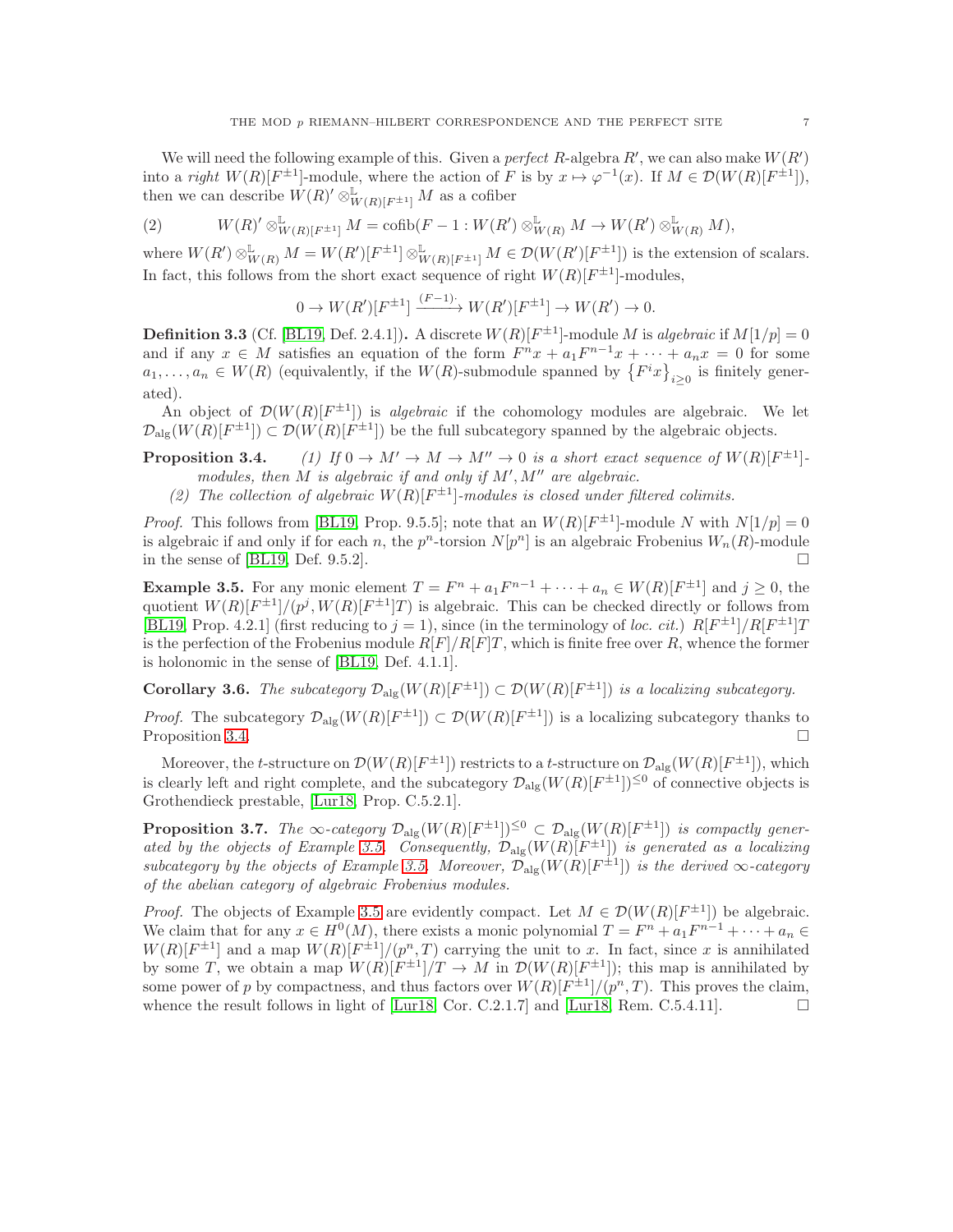**Proposition 3.8.** Let  $R \to R'$  be any map of perfect  $\mathbb{F}_p$ -algebras. The extension of scalars func- $\mathcal{L}$  tor  $W(R')[F^{\pm 1}] \otimes^{\mathbb{L}}_{W(R)[F^{\pm 1}]} (-) : \mathcal{D}(W(R)[F^{\pm 1}]) \rightarrow \mathcal{D}(W(R')[F^{\pm 1}])$  carries algebraic objects to algebraic objects.

Proof. This follows from Proposition [3.7,](#page-6-2) since the generators of Proposition [3.7](#page-6-2) are preserved under extension of scalars.

We next observe that restriction of scalars along a closed embedding is fully faithful on p-power torsion objects of  $\mathcal{D}(W(R)[F^{\pm 1}])$ ; this is an analog of Kashiwara's theorem, cf. [\[BL19,](#page-23-3) Th. 5.3.1].

**Proposition 3.9.** Let  $R \to R'$  be any surjection of perfect  $\mathbb{F}_p$ -algebras. The restriction of scalars functor  $\mathcal{D}(W(R')[F^{\pm 1}])_{p-\text{tors}} \to \mathcal{D}(W(R)[F^{\pm 1}])_{p-\text{tors}}$  is fully faithful. The restriction of scalars functor carries algebraic objects into algebraic objects.

*Proof.* The last assertion is evident, so it suffices to show that if  $M' \in \mathcal{D}(W(R')[F^{\pm 1}])_{p-\text{tors}}$ , the adjunction map  $W(R')[F^{\pm 1}] \otimes^{\mathbb{L}}_{W(R)[F^{\pm 1}]} M' \to M'$  is an equivalence. This reduces by taking colimits and Postnikov towers to the case where  $M'$  is discrete and annihilated by  $p$ . As objects of  $\mathcal{D}(R')$ , the adjunction map is  $R' \otimes_R^{\mathbb{L}} M' \to M'$ , which is an equivalence since  $R' \otimes_R^{\mathbb{L}} R' \to R'$  is an equivalence, cf. [\[BS17,](#page-23-8) Lem. 11.10].

<span id="page-7-3"></span>**Proposition 3.10.** Let C be a perfect R-algebra. Suppose C is integral over R. Consider C as a left  $W(R)[F^{\pm 1}]$ -module with F acting by Frobenius; then C is algebraic.

*Proof.* Fix an element  $x \in C$ ; we need to show that it is annihilated by a monic polynomial in F in  $R[F^{\pm 1}]$ . Since C is a filtered colimit of perfections of finite, finitely presented R-algebras, we may reduce to the case when  $C$  is of this form. Now, we may descend  $C$  as follows: there exists a finitely generated subalgebra  $C_0 \subset C$ , a finite  $C_0$ -algebra  $R_0$ , and an isomorphism  $C = (C_0 \otimes_{R_0} R)_{perf}$ . Moreover, we can arrange that x lifts to an element  $x_0 \in R_0$ . Since  $R_0$  is a finite  $C_0$ -module, the  $R_0$ -submodule of  $C_0$  generated by the Frobenius iterates of  $x_0$  is finitely generated, whence we obtain the algebraicity claim.<sup>[4](#page-7-0)</sup>

In the remainder of this section, we observe that the category of algebraic  $W(R)[F^{\pm 1}]$ -modules is locally regular coherent in the sense of Definition [2.6.](#page-4-0) This will not be needed for the proof of Theorem [5.4](#page-11-0) (and in fact also follows from Theorem [5.4](#page-11-0) together with Proposition [2.8\)](#page-5-1), but we include an independent argument (relying on the results on holonomic  $R[F^{\pm 1}]$ -modules from [\[BL19\]](#page-23-3)) for completeness.

An  $R[F^{\pm 1}]$ -module is defined to be *holonomic* in [\[BL19,](#page-23-3) Def. 4.1.1] if it is obtained via extension of scalars from an  $R[F]$ -module which is finitely presented as an R-module. The category of algebraic  $R[F^{\pm 1}]$ -modules (an  $R[F^{\pm 1}]$ -module is algebraic if it is algebraic as a  $W(R)[F^{\pm 1}]$ -module) is compactly generated, with the holonomic modules as the subcategory of compact objects [\[BL19,](#page-23-3) Th. 4.2.9]. Moreover, the subcategory of holonomic modules is an abelian subcategory of the category of  $R[F^{\pm 1}]$ -modules and is stable under extensions, [\[BL19,](#page-23-3) Cor. 4.3.3]. We extend the definition to  $W(R)[F^{\pm 1}]$ -modules as follows.

**Definition 3.11.** A (discrete)  $W(R)[F^{\pm 1}]$ -module M is said to be *holonomic* if it is algebraic and if it is compact in the category of algebraic  $W(R)[F^{\pm 1}]$ -modules.

<span id="page-7-1"></span>**Remark 3.12.** Since  $\mathcal{D}_{\text{alg}}(W(R)[F^{\pm 1}])^{\leq 0}$  is compactly generated by Proposition [3.7,](#page-6-2) it follows that the category of algebraic  $W(R)[F^{\pm 1}]$ -modules (the heart) is compactly generated, with compact generators the cokernels of maps between finite direct sums of the objects of Example [3.5.](#page-6-1)

<span id="page-7-2"></span><span id="page-7-0"></span><sup>&</sup>lt;sup>4</sup>See also [\[BL19,](#page-23-3) Prop. 4.2.1] for a more general result: any holonomic  $R[F^{\pm 1}]$ -module is algebraic.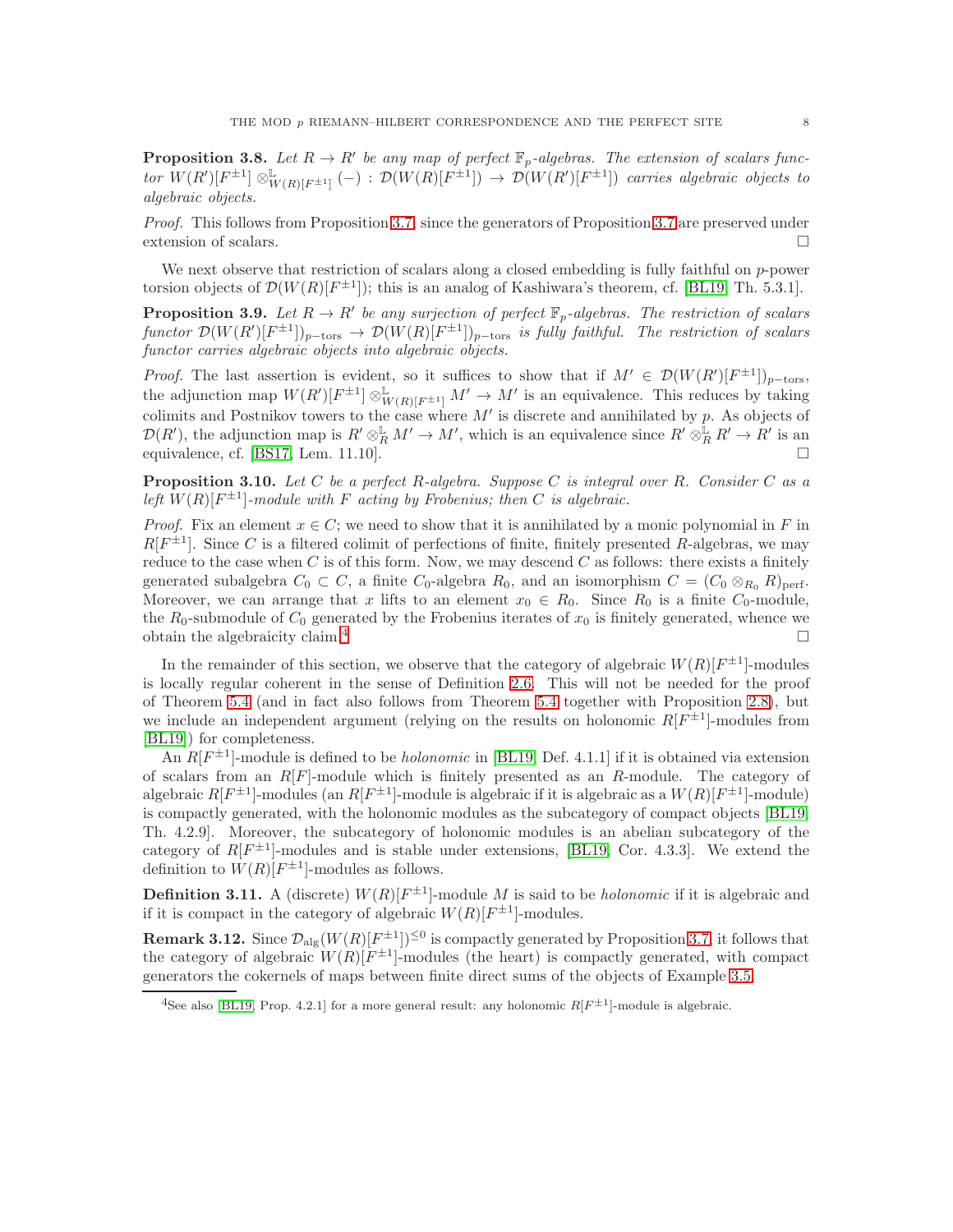**Proposition 3.13.** If  $R \to R'$  is any map of perfect  $\mathbb{F}_p$ -algebras, the extension of scalars functor  $W(R')[F^{\pm 1}] \otimes^{\mathbb{L}}_{W(R)[F^{\pm 1}]} (-) : \mathcal{D}_{\mathrm{alg}}(W(R)[F^{\pm 1}]) \to \mathcal{D}_{\mathrm{alg}}(W(R')[F^{\pm 1}]) \text{ is } t\text{-}exact.$ 

*Proof.* Since the functor is clearly right t-exact, it suffices to show that if  $M$  is a discrete algebraic  $W(R)[F^{\pm 1}]$ -module, then  $W(R')[F^{\pm 1}]\otimes^{\mathbb{L}}_{W(R)[F^{\pm 1}]}M$  is discrete. This follows from [\[BL19,](#page-23-3) Th. 3.5.1] (and reduction by dévissage to the case  $pM = 0$ ).

**Lemma 3.14.** Suppose that R is the perfection of a finitely generated algebra over  $\mathbb{F}_p$ . Then:

- (1) The category of algebraic  $W(R)[F^{\pm 1}]$ -modules is locally noetherian (cf. [\[Lur18,](#page-24-4) Sec. C.6.8] for a treatment).
- <span id="page-8-0"></span>(2) Any  $W(R)[F^{\pm 1}]$ -module annihilated by a power of p has finite projective dimension.

*Proof.* To prove local noetherianity, we show that if M is an algebraic  $W(R)[F^{\pm 1}]$ -module such that M is finitely generated as a module over  $W(R)[F^{\pm 1}]$ , then any  $W(R)[F^{\pm 1}]$ -submodule  $M' \subset M$ is also finitely generated. In fact,  $M/pM$  is a finitely generated algebraic  $R[F^{\pm 1}]$ -module, and the category of algebraic  $R[F^{\pm 1}]$ -modules is locally noetherian [\[BL19,](#page-23-3) Prop. 4.3.1], with the holonomic (or in this case finitely generated algebraic) modules as noetherian objects. Intersecting the (finite) p-adic filtration on M with M', we see that M' admits a finite filtration by finitely generated  $R[F^{\pm 1}]$ modules, and hence is finitely generated over  $W(R)[F^{\pm 1}]$ . It follows that the category of finitely generated algebraic  $W(R)[F^{\pm 1}]$ -modules is an abelian category, and is precisely the subcategory of holonomic  $W(R)[F^{\pm 1}]$ -modules. This gives the local noetherianity.

Finally, we claim that any  $W(R)[F^{\pm 1}]$ -module N which is annihilated by a power of p has finite projective dimension as a  $W(R)[F^{\pm 1}]$ -module. It suffices to show any  $R[F^{\pm 1}]$ -module has finite projective dimension as an  $R[F^{\pm 1}]$ -module; this follows from [\[BL19,](#page-23-3) Rem. 3.1.8] together with [\[BS17,](#page-23-8) Prop. 11.31].

<span id="page-8-2"></span>**Proposition 3.15.** For any perfect ring R, the category of algebraic  $W(R)[F^{\pm 1}]$ -modules is locally regular coherent. Moreover, any holonomic  $W(R)[F^{\pm 1}]$ -module M has finite projective dimension over  $W(R)[F^{\pm 1}]$ . Thus, the subcategory of compact objects in  $\mathcal{D}_{\text{alg}}(W(R)[F^{\pm 1}])$  is precisely the subcategory of t-bounded objects whose cohomology  $W(R)[F^{\pm 1}]$ -modules are coherent.

*Proof.* Given a holonomic  $W(R)[F^{\pm 1}]$ -module M, there exists a perfectly finitely generated subring  $R_0 \subset R$ , a holonomic  $W(R_0)[F^{\pm 1}]$ -module  $M_0$ , and an isomorphism  $M \simeq W(R)[F^{\pm 1}] \otimes_{W(R_0)[F^{\pm 1}]}$  $M_0$ , thanks to Remark [3.12.](#page-7-1) By Proposition [3.13,](#page-7-2) the isomorphism also holds with the derived tensor product. It follows from Lemma [3.14](#page-8-0) that M has finite projective dimension as a  $W(R)[F^{\pm 1}]$ module.

Similarly, given any map  $f: M \to N$  between holonomic  $W(R)[F^{\pm 1}]$ -modules, we can descend the map to some  $R'_0$  and deduce (using Lemma [3.14](#page-8-0) and t-exactness of base-change again) that the kernel of  $f$  is holonomic.

The objects of Proposition [3.7,](#page-6-2) which generate the category of algebraic  $W(R)[F^{\pm 1}]$ -modules, have projective dimension  $\leq 2$  as  $W(R)[F^{\pm 1}]$ -modules.

Combining all these assertions, we conclude that algebraic  $W(R)[F^{\pm 1}]$ -modules form a locally regular coherent Grothendieck abelian category, and the last claim follows from Proposition [2.7.](#page-4-1)  $\Box$ 

# 4.  $W(R)[F^{\pm 1}]$ -MODULES AND SHEAVES

<span id="page-8-1"></span>The purpose of this section is to embed  $\mathcal{D}(W(R)[F^{\pm 1}])_{p-\text{tors}}$  as a full subcategory of  $\mathcal{D}(\text{Sch}_{R}^{\text{perf}})$ ; this embedding is a consequence of the results of [\[Bre81\]](#page-23-4).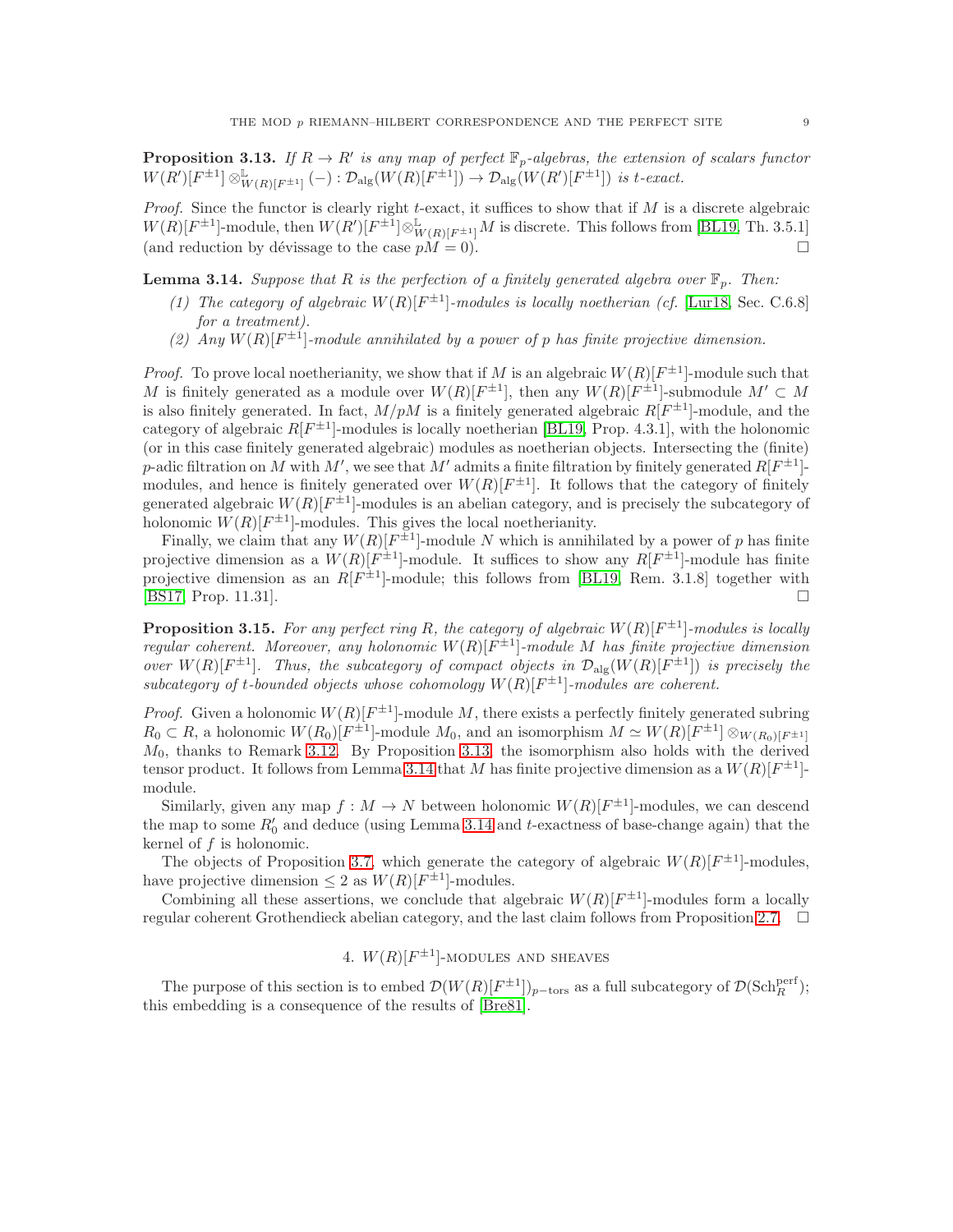Construction 4.1 (From Frobenius modules to sheaves). We define a cocontinuous functor

$$
W\otimes^{\mathbb{L}}_{W(R)[F^{\pm 1}]} (-): \mathcal{D}(W(R)[F^{\pm 1}]) \to \mathcal{D}(\mathrm{Sch}^{\mathrm{perf}}_{R})
$$

as follows. The Witt vector functor defines an object W of  $\mathcal{D}(\text{Sch}^{\text{perf}}_{R})$  with a right action of  $W(R)[F^{\pm 1}]$  (where F acts as the *inverse* of the Witt vector Frobenius, cf. Remark [3.2\)](#page-5-2), whence Morita theory produces a cocontinuous functor  $\mathcal{D}(W(R)[F^{\pm 1}]) \to \mathcal{D}(\text{Sch}_{R}^{\text{perf}})$  whose the right adjoint is given by  $\mathrm{RHom}_{\mathcal{D}(\mathrm{Sch}_R^{\mathrm{perf}})}(W, -).$ 

<span id="page-9-2"></span>Remark 4.2. A priori, the tensor product of Construction [4.1](#page-8-1) involves étale sheafification, but in fact the construction can be carried out purely at the *presheaf* level for *p*-power torsion objects: that is, for any  $M \in \mathcal{D}(W(R)[F^{\pm 1}])_{p-\text{tors}}$ , the construction carrying a perfect R-algebra R' to  $W(R') \otimes^{\mathbb{L}}_{W(R)[F^{\pm 1}]} M \in \mathcal{D}(\mathbb{Z})$  is already a hypercomplete étale sheaf.

In fact, let  $R'^{-1}$  be a perfect R-algebra, and let  $R'^{\bullet}$  be an étale hypercover of  $R'^{-1}$ . We need to show that the map  $W(R') \otimes^{\mathbb{L}}_{W(R)[F^{\pm 1}]} M \to \varprojlim W(R'^{\bullet}) \otimes^{\mathbb{L}}_{W(R)[F^{\pm 1}]} M$  is an equivalence. Without loss of generality, we may base change and thus assume  $R^{7-1} = R$ .

By working up the Postnikov tower of  $M$ , we may assume that  $M$  is truncated and then (by flatness of each term in  $R'$  over R) that M is discrete, and even annihilated by p. In this case,  $W(R')\otimes^{\mathbb{L}}_{W(R)[F^{\pm 1}]} M$  is expressed as the cofiber of the self-map  $F-1$  on  $R'\otimes^{\mathbb{L}}_{R} M$ , cf. Remark [3.2.](#page-5-2) Since  $R' \mapsto R' \otimes_R^{\mathbb{L}} M$  satisfies flat hyperdescent [\[Lur18,](#page-24-4) Cor. D.6.3.3], we conclude.

<span id="page-9-0"></span>**Theorem 4.3.** The functor  $W \otimes^{\mathbb{L}}_{W(R)[F^{\pm 1}]} (-) : \mathcal{D}(W(R)[F^{\pm 1}])_{p-\text{tors}} \to \mathcal{D}(\text{Sch}_{R}^{\text{perf}})$  of Construc-tion [4.1](#page-8-1) is fully faithful, with right adjoint (and left inverse)  $\text{RHom}_{\mathcal{D}(\text{Sch}_{R}^{\text{perf}})}(W,-)$ . The essential image is closed under colimits.<sup>[5](#page-9-1)</sup>

*Proof.* We need to show that if  $M, M' \in \mathcal{D}(W(R)[F^{\pm 1}])$  and if M' is p-power torsion, then the comparison map

(3) 
$$
\qquad \text{RHom}_{W(R)[F^{\pm 1}]}(M, M') \to \text{RHom}_{\mathcal{D}(\text{Sch}^{\text{perf}}_R)}(W \otimes^{\mathbb{L}}_{W(R)[F^{\pm 1}]} M, W \otimes^{\mathbb{L}}_{W(R)[F^{\pm 1}]} M')
$$

is an equivalence. Both sides carry colimits in  $M$  to limits, so we may assume for the rest of the proof that  $M = W(R)[F^{\pm 1}]$ . Thus, we want the map

<span id="page-9-3"></span>(4) 
$$
M' \to \mathrm{RHom}_{\mathcal{D}(\mathrm{Sch}_R^{\mathrm{perf}})}(W, W \otimes^{\mathbb{L}}_{W(R)[F^{\pm 1}]} M')
$$

to be an equivalence for any  $M' \in \mathcal{D}(W(R)[F^{\pm 1}])_{p-\text{tors}}$ .

Let  $(f^*, f_*)$  be the geometric morphism between the perfect site of  $\mathbb{F}_p$  and the perfect site of R. Then  $W \in \mathcal{D}(\text{Sch}_{R}^{\text{perf}})$  is  $f^*W$  by representability, and  $f_*(W \otimes^{\mathbb{L}}_{W(R)[F^{\pm 1}]} M') = W \otimes_{W(\mathbb{F}_p)[F^{\pm 1}]} M$ (thanks to Remark [4.2\)](#page-9-2) whence we reduce showing [\(4\)](#page-9-3) is an equivalence to the absolute case  $R = \mathbb{F}_p$ , which we do for the remainder of the proof.

Using Remark [4.2,](#page-9-2) we can further reduce to the case where  $M'$  is truncated by passage up the Postnikov tower of M'. Since W is pseudocoherent (i.e., compact in any truncation) in  $\mathcal{D}(\text{Sch}^{\text{perf}}_{\mathbb{F}_p})$ by the Breen–Deligne resolution (since W is representable, cf. [\[Sch,](#page-24-5) Lec. 4]), we can reduce further to the case where  $M'$  is discrete and  $pM' = 0$ .

Now when  $M' = \mathbb{F}_p[F^{\pm 1}]$  as well, the equivalence [\(4\)](#page-9-3) is precisely the vanishing result of Breen, [\[Bre81\]](#page-23-4) (also recalled below as Theorem [A.1\)](#page-18-0), which gives  $\text{RHom}_{\mathcal{D}(\text{Sch}^{\text{perf}}_{\mathbb{F}_p}, \mathbb{F}_p)}(\mathbb{G}_a, \mathbb{G}_a) = \mathbb{F}_p[F^{\pm 1}]$ . By

<span id="page-9-1"></span><sup>5</sup> In the next section, we will modify this by a shift, but this does not affect the conclusions.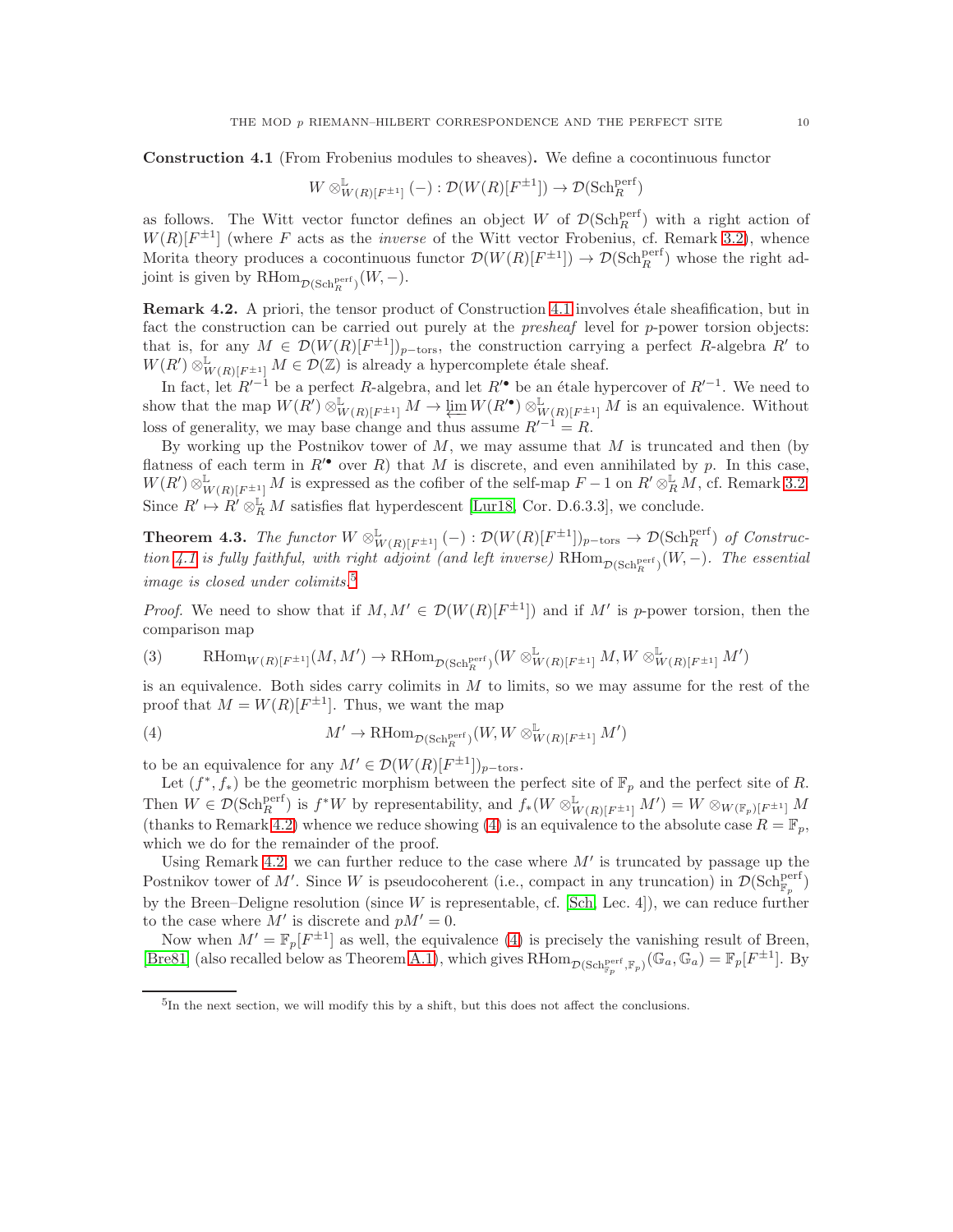pseudo-coherence again, the equivalence follows for any free (discrete)  $W(R)[F^{\pm 1}]/p = \mathbb{F}_p[F^{\pm 1}]$ module. Since  $W(R)[F^{\pm 1}]/p = \mathbb{F}_p[F^{\pm 1}]$  has global dimension 1, we deduce [\(4\)](#page-9-3) for any discrete  $W(R)[F^{\pm 1}]/p$ -module, and conclude.

## 5. The covariant Riemann–Hilbert correspondence

<span id="page-10-2"></span>In this section, we construct the RH<sub>cov</sub> functor from  $\mathcal{D}(\mathrm{Spec}(R)_{\mathrm{et}})_{p-\mathrm{tors}}$  to  $\mathcal{D}(W(R)[F^{\pm 1}])$  and prove Theorem [5.4](#page-11-0) below.

**Proposition 5.1.** Let  $\mathcal{F} \in \mathcal{D}(\text{Spec}(R)_{\text{et}})_{p-\text{tors}}$ . Then there exists a (unique)  $M \in \mathcal{D}(W(R)[F^{\pm 1}])_{p-\text{tors}}$ and an equivalence  $\pi^* \mathcal{F} \simeq W \otimes^{\mathbb{L}}_{W(R)[F^{\pm 1}]} M[-1]$ . Moreover, M is algebraic.

*Proof.* It suffices to prove this when  $\mathcal{F} = j_! \mathbb{F}_p$ , for  $j : U \to \text{Spec}(R)$  an affine, étale map, since these generate  $\mathcal{D}(\text{Spec}(R)_{\text{et}})_{p-\text{tors}}$  as a localizing subcategory. Using Zariski's main theorem [\[Sta22,](#page-24-6) Tag 05K0], we can factor j as the composite of an open immersion  $U \rightarrow Z$  and a finite morphism  $g: Z \to \text{Spec}(R)$ . Thus,  $j_!(\mathbb{F}_p)$  is the kernel of the map from  $g_*(\mathbb{F}_p)$  to its restriction to a constructible closed subset. It thus suffices to prove the result for  $\mathcal F$  the pushforward of the constant sheaf along any finite map to  $Spec(R)$ .

Let  $f: \operatorname{Spec} B \to \operatorname{Spec} R$  be a finite map. Thanks to the Artin–Schreier sequence,  $\pi^*(f_*\mathbb{F}_p)$  can be described as the functor which carries a perfect  $R$ -algebra  $R'$  to the Frobenius fixed points of  $R' \otimes_R^{\mathbb{L}} B_{\text{perf}}^{\bullet}$ . In particular, it corresponds (cf. [\(2\)](#page-6-3)) to the  $W(R)[F^{\pm 1}]$  module  $B_{\text{perf}}^{\bullet}$ , which is also algebraic by Proposition [3.10.](#page-7-3)

<span id="page-10-0"></span>**Construction 5.2** (The functor RH<sub>cov</sub>). By Proposition [5.1,](#page-10-2) the fully faithful left adjoint  $\pi^*$ :  $\mathcal{D}(\text{Spec}(R)_{\text{et}})_{p-\text{tors}} \to \mathcal{D}(\text{Sch}^{\text{perf}}_R)$  has essential image inside the image of the fully faithful left adjoint functor  $W \otimes^{\mathbb{L}}_{W(R)[F^{\pm 1}]} (-)[-1]$  (cf. Theorem [4.3\)](#page-9-0), so  $\pi^*$  uniquely factors through a fully faithful left adjoint functor  $\mathrm{RH}_{\mathrm{cov}} : \mathcal{D}(\mathrm{Spec}(R)_{\mathrm{\acute{e}t}})_{p-\mathrm{tors}} \to \mathcal{D}(W(R)[F^{\pm 1}])_{p-\mathrm{tors}},$  i.e., we have a commutative diagram of fully faithful, left adjoint functors,

<span id="page-10-3"></span>
$$
\mathcal{D}(W(R)[F^{\pm 1}])_{p-\text{tors}} \longrightarrow \bigvee_{W \otimes^{\mathbb{L}}_{W(R)[F^{\pm 1}]} (-)[-1] \times \mathcal{D}(\text{Spec}(R)_{\text{et}})_{p-\text{tors}} \xrightarrow{\pi^*} \mathcal{D}(\text{Sch}_{R}^{\text{perf}}).
$$

Explicitly, for any  $\mathcal{F} \in \mathcal{D}(\mathrm{Spec}(R)_{\mathrm{et}})_{p-\mathrm{tors}},$  we have by Theorem [4.3,](#page-9-0)

(5) 
$$
\mathrm{RH}_{\mathrm{cov}}(\mathcal{F}) = \mathrm{RHom}_{\mathcal{D}(\mathrm{Sch}^{\mathrm{perf}}_{R})}(W, \pi^* \mathcal{F}[1]).
$$

**Remark 5.3** (Comparison with the  $RH_{cov}$  of [\[BL19\]](#page-23-3)). Note that  $RH_{cov}$  is a left adjoint, and by the above diagram of left adjoints (with the right vertical arrow fully faithful), we find that  $RH_{cov}$  is right adjoint to the functor (referred to as the *solution* functor in [\[BL19\]](#page-23-3)) which carries  $M \in \mathcal{D}(W(R)[F^{\pm 1}])_{p-\text{tors}}$  to  $\pi_*(\hat{W} \otimes^{\mathbb{L}}_{W(R)[F^{\pm 1}]} M)[-1] \in \mathcal{D}(\mathrm{Spec}(R)_{\text{et}})_{p-\text{tors}}$ . In particular, the construction of  $\mathrm{RH}_{\mathrm{cov}}$  here (in light also of the expression [\(2\)](#page-6-3) for the tensor product, and Remark [4.2\)](#page-9-2) agrees with that of [\[BL19,](#page-23-3) Th. 6.1.1].

<span id="page-10-1"></span><sup>&</sup>lt;sup>6</sup>Note that the Artin–Schreier sequence works in the context of animated  $\mathbb{F}_n$ -algebras: Frobenius acts by zero on the higher homotopy groups of an animated  $\mathbb{F}_p$ -algebra, [\[BS17,](#page-23-8) Prop. 11.6 and proof].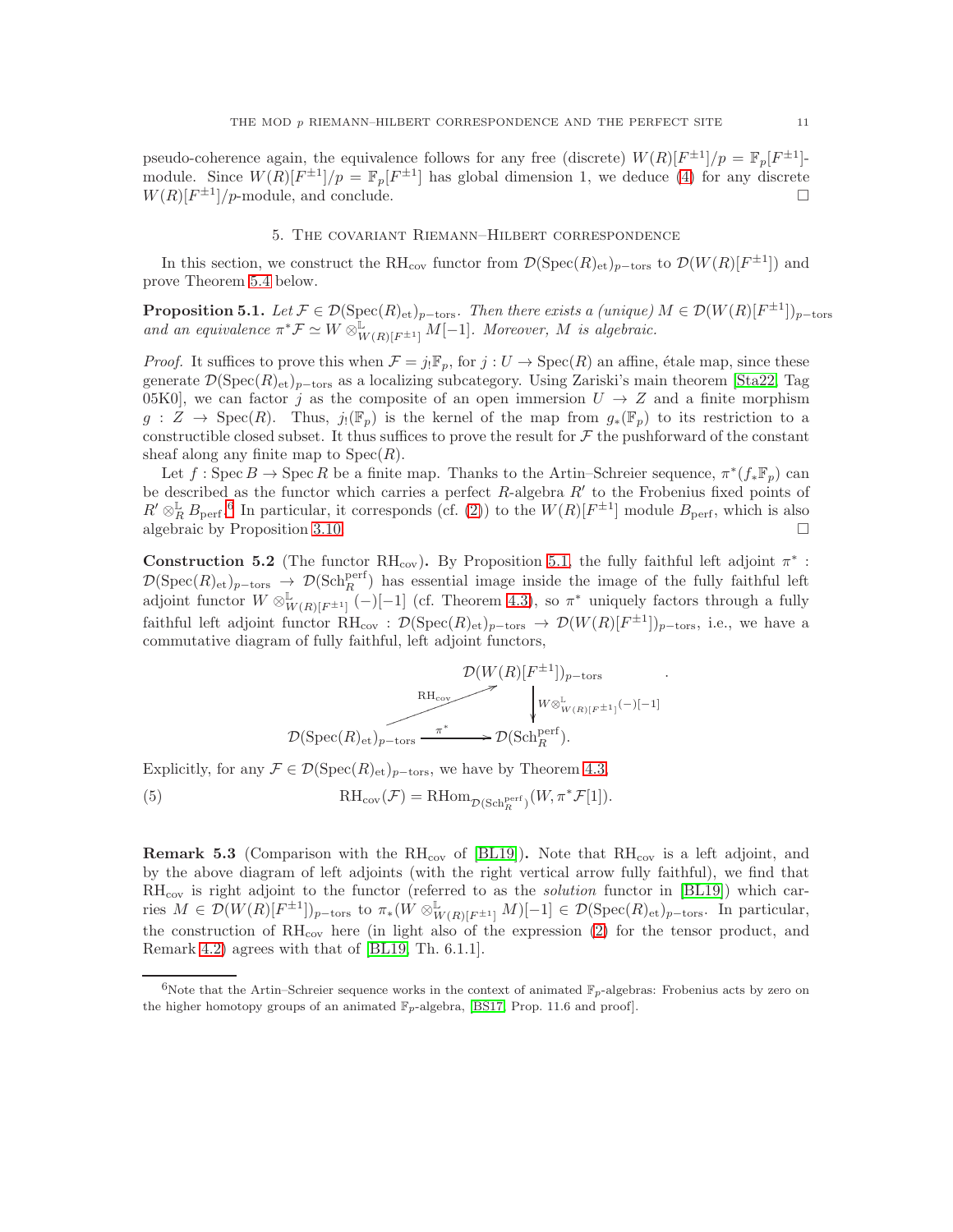Let us now formulate the main result, i.e., the  $p$ -power torsion version of the Riemann–Hilbert correspondence for  $\mathbb{F}_p$ -schemes, cf. [\[BL19,](#page-23-3) Th. 9.6.1] for the mod  $p^n$ -version (and on abelian categories); the present formulation of the result is not difficult to deduce from there.

<span id="page-11-0"></span>**Theorem 5.4.** The functor  $RH_{cov} : \mathcal{D}(Spec(R)_{et})_{p-\text{tors}} \to \mathcal{D}(W(R)[F^{\pm 1}])_{p-\text{tors}}$  is fully faithful, t-exact, and cocontinuous. The image consists of those  $M \in \mathcal{D}(W(R)[F^{\pm 1}])$  which are algebraic.

By the full faithfulness of  $\pi^*$ , the essential image of  $\mathrm{RH}_{\mathrm{cov}}$  consists of precisely those objects  $M \in \mathcal{D}(W(R)[F^{\pm 1}])_{p-\text{tors}}$  such that  $W \otimes^{\mathbb{L}}_{W(R)[F^{\pm 1}]} M$  belongs to the essential image of  $\pi^*$ . We have already seen (in Proposition [5.1\)](#page-10-2) that any such  $\overrightarrow{M}$  is algebraic, so it remains to prove the converse.

<span id="page-11-1"></span>**Proposition 5.5.** Let  $M \in \mathcal{D}(W(R)[F^{\pm 1}])$  be algebraic. Let  $(R', I)$  be a henselian pair of perfect Ralgebras (so R'/I is also assumed perfect). Then the map  $W(R') \otimes^{\mathbb{L}}_{W(R)[F^{\pm 1}]} M \to W(R'/I) \otimes^{\mathbb{L}}_{W(R)[F^{\pm 1}]}$ M is an equivalence.

*Proof.* In view of the generators of the localizing subcategory of algebraic objects of  $\mathcal{D}(W(R)[F^{\pm 1}])$ of Proposition [3.7,](#page-6-2) we see that it suffices to show that any monic element  $F^n + a_1 F^{n-1} + \cdots + a_n$ acts invertibly on  $I = \ker(W(R') \to W(R'/I))/p$  by right multiplication. In other words, it suffices to show that the self-map of I given by

<span id="page-11-4"></span>(6) 
$$
x \mapsto x^{1/p^n} + a_1^{1/p^{n-1}} x^{1/p^{n-1}} + \cdots + a_n x
$$

is an isomorphism. Since  $I$  is perfect as a nonunital ring, it suffices to precompose by the *n*th iterate of Frobenius and to show that the map

<span id="page-11-2"></span>(7) 
$$
x \mapsto x + a_1^{1/p^{n-1}} x^p + \dots + a_n x^{p^n}, \quad I \to I
$$

is an isomorphism. However, this follows from the definition of a henselian pair. In fact, for any  $t \in I$ , the polynomial  $x + a_1^{1/p^{n-1}}x^p + \cdots + a_nx^{p^n} - t \in R'[x]$  has nonvanishing derivative, so any solution in  $R'/I$  (e.g., zero) lifts uniquely to a solution in I, whence the claim.

<span id="page-11-3"></span>**Proposition 5.6.** Let  $M \in \mathcal{D}(W(R)[F^{\pm 1}])$  be algebraic. Then  $W \otimes^{\mathbb{L}}_{W(R)[F^{\pm 1}]} M[-1] \in \mathcal{D}(\text{Sch}_{R}^{\text{perf}})$ belongs to the essential image of  $\pi^* : \mathcal{D}(\mathrm{Spec}(R)_{\mathrm{et}})_{p-\text{tors}} \to \mathcal{D}(\mathrm{Sch}_R^{\mathrm{perf}})$ .

*Proof.* Thanks to Remark [4.2,](#page-9-2) the construction  $W \otimes^{\mathbb{L}}_{W(R)[F^{\pm 1}]} M[-1]$  as a functor on perfect Ralgebras commutes with filtered colimits. Let  $R_1 \rightarrow R_2$  be a local homomorphism of strictly henselian, perfect R-algebras. We show that the map

$$
W(R_1) \otimes^{\mathbb{L}}_{W(R)[F^{\pm 1}]} M \to W(R_2) \otimes^{\mathbb{L}}_{W(R)[F^{\pm 1}]} M
$$

is an equivalence, which will suffice, cf. Remark [2.5.](#page-4-2) Thanks to Proposition [5.5,](#page-11-1) it suffices to show this when  $R_1, R_2$  are algebraically closed fields. Since the algebraic subcategory of  $\mathcal{D}(W(R)[F^{\pm 1}])$  is generated as a localizing subcategory (cf. Proposition [3.7\)](#page-6-2) by objects of the form  $W(R)[F^{\pm 1}]/(W(R)[F^{\pm 1}]T,p)$ for  $T \in W(R)[F^{\pm 1}]$  of the form  $F^n + a_1 F^{n-1} + \cdots + a_n$ , it suffices to assume M to be of this form.

In this case,  $W(R_1) \otimes^{\mathbb{L}}_{W(R)[F^{\pm 1}]} M$  is given by the cofiber of the map [\(7\)](#page-11-2) on  $R_1$ . This is clearly zero in  $H^0$  and a finite set of cardinality  $p^n$  in  $H^{-1}$  (the set of solutions of the equation  $x^{1/p^n}$  +  $a_1^{1/p^{n-1}}x^{1/p^{n-1}} + \cdots + a_n x = 0$ , which is unchanged under extensions of algebraically closed fields. П

*Proof of Theorem [5.4.](#page-11-0)* We have already seen the fully faithful, cocontinuous functor  $RH_{cov}$  in Construction [5.2.](#page-10-3) The essential image was seen in Proposition [5.1](#page-10-2) to be contained inside the algebraic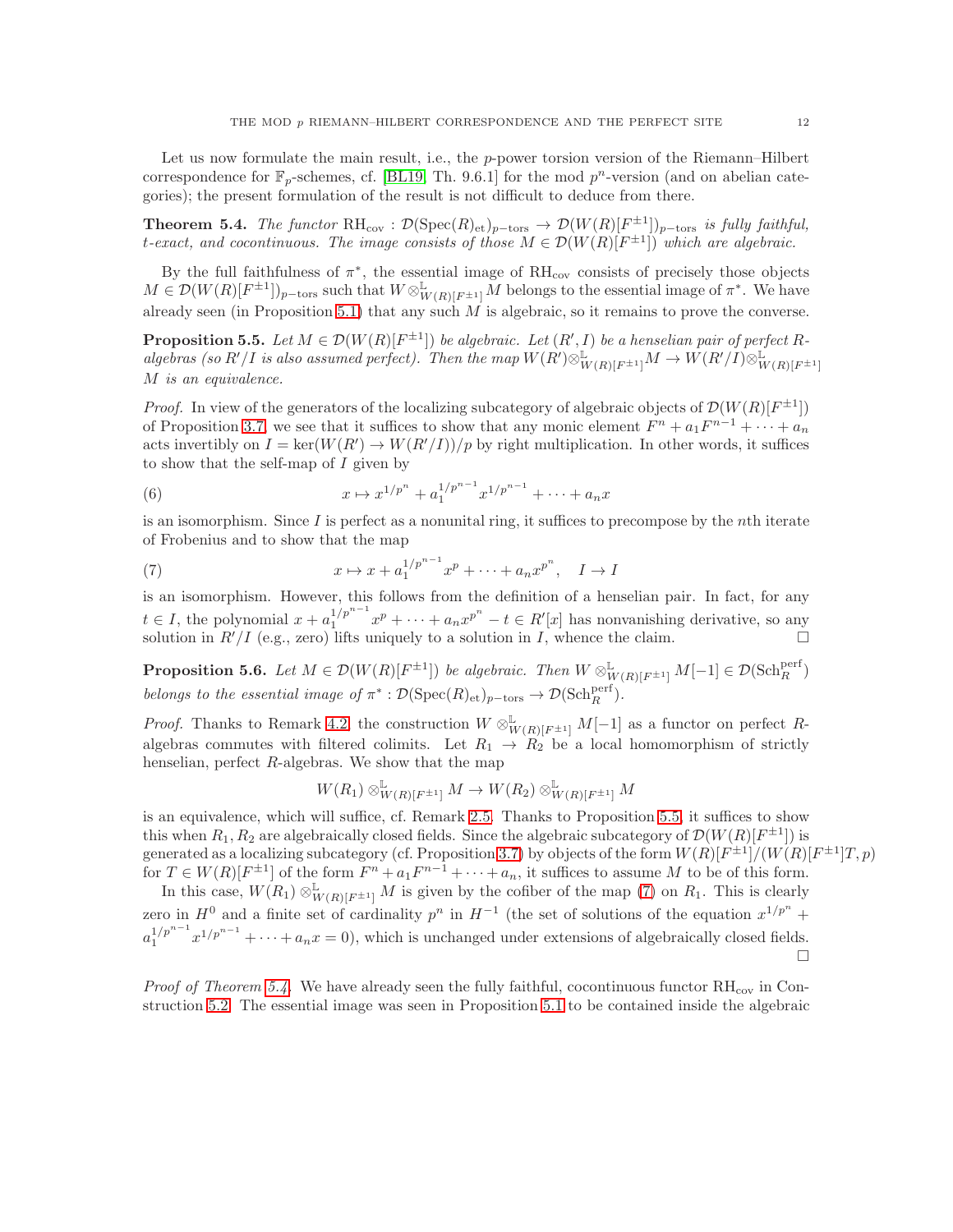subcategory of  $\mathcal{D}(W(R)[F^{\pm 1}])$ , but Proposition [5.6](#page-11-3) now shows that the essential image is precisely the algebraic subcategory.

It only remains to check t-exactness, i.e., that if an algebraic object  $M \in \mathcal{D}(W(R)[F^{\pm 1}])$  is connective (resp. coconnective), then  $W \otimes^{\mathbb{L}}_{W(R)[F^{\pm 1}]} M[-1] \in \mathcal{D}(\text{Sch}_{R}^{\text{perf}})$  is connective (resp. coconnective). Here we also use that  $\pi^*$  reflects connectivity (resp. coconnectivity). We carry this out in the following two paragraphs.

If M is coconnective and  $M[1/p] = 0$ , then for any flat, perfect R-algebra R', we have that  $W(R') \otimes^{\mathbb{L}}_{W(R)[F^{\pm 1}]} M[-1]$  is coconnective. In fact, this reduces by taking colimits and extensions to the case where  $M$  is discrete and annihilated by  $p$ , whence the result follows from the expression [\(2\)](#page-6-3). We thus obtain the same coconnectivity claim for any perfect  $R$ -algebra  $R'$ , since we can replace (thanks to Proposition [5.5\)](#page-11-1)  $R'$  with the henselization (along the kernel) of the perfection of a polynomial  $R$ -algebra surjecting onto  $R'$ , which is flat over  $R$ .

If  $M \in \mathcal{D}(W(R)[F^{\pm 1}])$  is connective and algebraic, then for any strictly henselian, perfect Ralgebra R', we claim that  $W(R') \otimes^{\mathbb{L}}_{W(R)[F^{\pm 1}]} M[-1]$  is connective. By Proposition [5.5,](#page-11-1) we may assume that  $R' = k$  is actually an algebraically closed field k. In light of Proposition [3.7](#page-6-2) (and closure under extensions), we may assume that  $M = W(k)[F^{\pm 1}]/(p,T)$  for  $T = F^n + a_1 F^{n-1}$  +  $\cdots + a_n, a_1, \ldots, a_n \in W(k)$ . But right multiplication by T, i.e., the map [\(6\)](#page-11-4) is clearly surjective on k; in fact, this reduces to showing that [\(7\)](#page-11-2) is surjective on k, which follows because k is algebraically closed.  $\Box$ 

*Proof of Theorem [1.3.](#page-1-1)* Note that Theorem [1.3](#page-1-1) is stated for an arbitrary  $\mathbb{F}_p$ -algebra R, not necessarily assumed to be perfect; however, the statement reduces to the perfect case. This reduction follows because the multiplicative subset  $\{F^i\}_{i\geq 0} \subset R[F]$  satisfies the left Ore condition, and the localization is given by  $R_{\text{perf}}[F^{\pm 1}]$ . The restriction functor on derived  $\infty$ -categories  $\mathcal{D}(R_{\text{perf}}[F^{\pm 1}]) \to \mathcal{D}(R[F])$  is fully faithful, cf. [\[Lur17,](#page-23-11) Sec. 7.2.3]. Hence, we assume that R is perfect, whence the result follows by passing to  $\mathbb{F}_p$ -modules in Theorem [5.4.](#page-11-0)

Remark 5.7. The treatment in [\[BL19,](#page-23-3) [BP09\]](#page-23-2) first proves the correspondence at the level of abelian categories. Here, it is essential to work at the level of derived  $\infty$ -categories throughout, for the use of Morita theory. Of course, in the contravariant approach [\[EK04\]](#page-23-1), the use of derived  $\infty$ -categories is essential as the functors involved are not t-exact.

Remark 5.8. The equivalence of Theorem [5.4](#page-11-0) yields an equivalence on compact objects: one obtains a t-exact equivalence between the bounded constructible p-power torsion derived  $\infty$ -category of  $Spec(R)_{et}$  and the bounded derived  $\infty$ -category of  $W(R)[F^{\pm 1}]$  consisting of objects with holonomic cohomologies, by Proposition [2.8](#page-5-1) and Proposition [3.15.](#page-8-2)

Remark 5.9 (Compatibilities). As proved in [\[BL19\]](#page-23-3), Theorem [1.3](#page-1-1) is compatible with pullback, proper pushforward, and tensor products. The first two claims can also be proved analogously using the perfect site: the functor from Frobenius modules to sheaves on the perfect site is compatible with pullback and (when globalized as in [\[BL19,](#page-23-3) Sec. 10]) with proper pushforward. However, the compatibility with the symmetric monoidal structure appears less clear from this perspective; for example, the description of  $\mathrm{RH}_{\mathrm{cov}} = \mathrm{RHom}_{\mathcal{D}(\mathrm{Sch}^{\mathrm{perf}}_R)}(W, \pi^*\mathcal{F}[1])$  does not have an evident symmetric monoidal structure.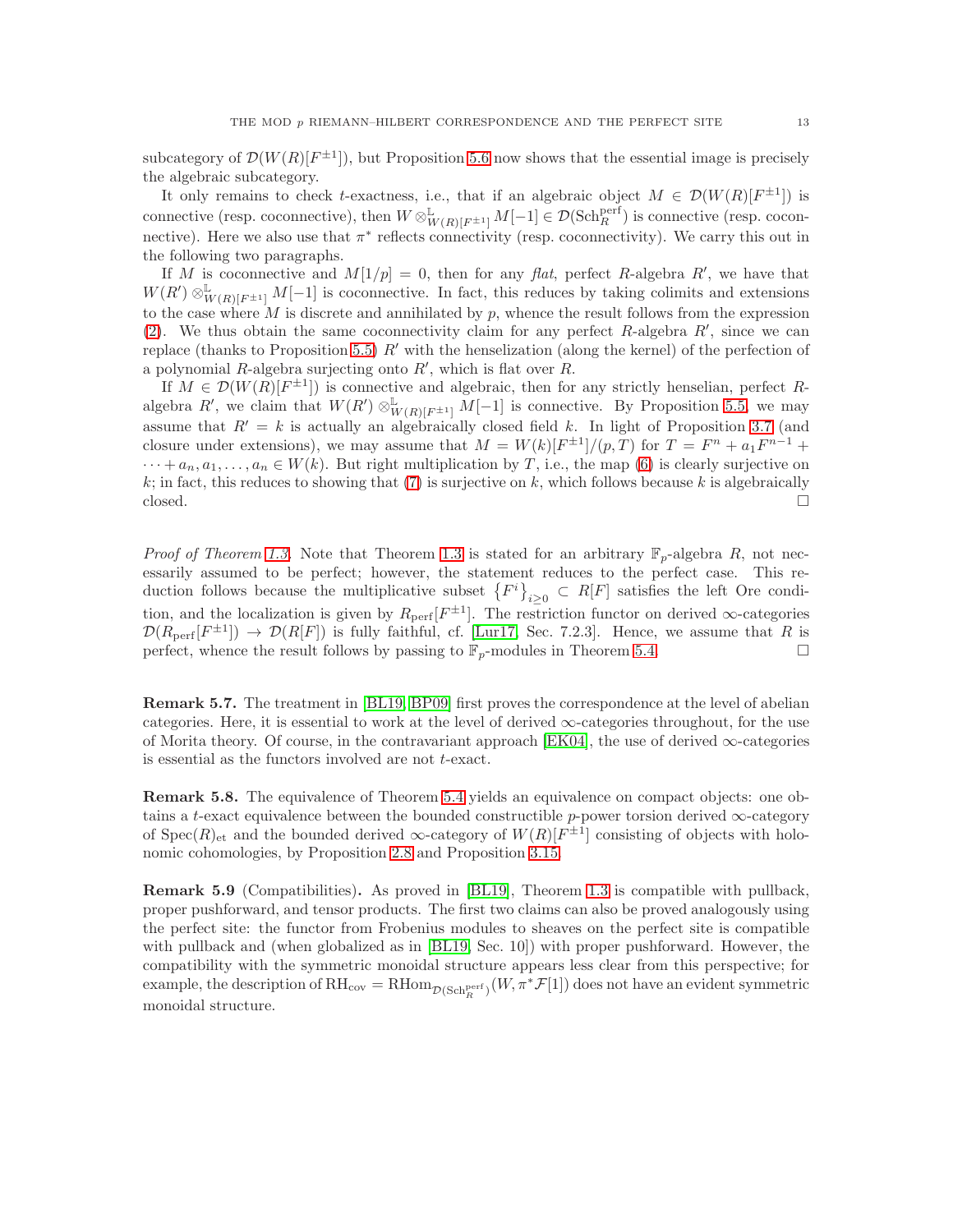#### 6. The contravariant Riemann–Hilbert correspondence

Let R be a regular noetherian  $\mathbb{F}_p$ -algebra. In this case, the work of Emerton–Kisin [\[EK04\]](#page-23-1) gives a contravariant description of the bounded derived  $\infty$ -category of constructible  $\mathbb{F}_p$ -sheaves,  $\mathcal{D}_{\text{cons}}^b(\text{Spec}(R)_{\text{et}}, \mathbb{F}_p)$ , in terms of finitely generated unit Frobenius modules.<sup>[7](#page-13-0)</sup>

In this section, we give another proof of the contravariant Riemann–Hilbert correspondence of [\[EK04\]](#page-23-1) (Theorem [1.2,](#page-0-2) reproduced below as Theorem [6.20\)](#page-17-0). The essential observation is that the subcategory  $\mathcal{D}_{\text{unit}}^{\text{fproj}}(R[F])^{op} \subset \mathcal{D}(R[F])$  consisting of objects of finite projective dimension whose cohomology  $R[F]$ -modules are unit embeds fully faithfully into the derived  $\infty$ -category of sheaves on the *big* étale site of  $Spec(R)$  (Theorem [6.16\)](#page-15-0).

6.1. Unit R[F]-modules. Let R be an  $\mathbb{F}_p$ -algebra whose Frobenius  $\varphi: R \to R$  is flat. In this subsection, we review some basic facts about unit  $R[F]$ -modules.

We recall that an  $R[F]$ -module can be equivalently regarded as an  $R$ -module  $M$  equipped with an R-linear map  $\varphi^* M \to M$  (given by F).

**Definition 6.1** (Unit R[F]-modules). An R[F]-module M is unit if the map  $F: \varphi^* M \to M$  of R-modules is an isomorphism.

Since  $\varphi^*$  is exact by assumption, the collection of unit  $R[F]$ -modules is closed under all colimits, finite limits, and extensions inside the category of all  $R[F]$ -modules; in particular, it is an abelian subcategory.

When R is regular noetherian,<sup>[8](#page-13-1)</sup> the abelian category of unit  $R[F]$ -modules is extensively studied by Lyubeznik, [\[Lyu97\]](#page-24-2), under the name F-modules.

**Remark 6.2** (Unitality via the perfection). An  $R[F]$ -module M is unit if and only if the basechange  $R_{\text{perf}} \otimes_R M$ , considered as an  $R_{\text{perf}}[F]$ -module, has F acting invertibly. This follows because the condition that  $\varphi^* M \to M$  is an isomorphism can be checked after faithfully flat base-change, and for a perfect  $\mathbb{F}_n$ -algebra is equivalent to F acting invertibly.

<span id="page-13-2"></span>**Remark 6.3** (Unit  $R[F]$ -modules as modules over a ring). Suppose R is F-finite regular noetherian. The abelian category of unit  $R[F]$ -modules admits a compact projective generator. In fact, this follows because the forgetful functor from unit  $R[F]$ -modules to R-modules preserves limits and colimits (because  $\varphi^*$  preserves limits as well as colimits by the F-finiteness assumption), and so admits a left adjoint; the image of R under this left adjoint is a compact projective generator. Consequently, the category of unit  $R[F]$ -modules is identified with the category of modules over a certain large ring (containing  $R[F]$ ). A description of this ring (at least when R is smooth over a perfect field) in terms of differential operators on R appears in [\[EK04,](#page-23-1) Prop. 15.1.4] (see also [\[EK04,](#page-23-1) Sec. 15.2]).

**Construction 6.4** (Unitalization, cf. [\[Lyu97,](#page-24-2) Def. 1.9] or [\[BL19,](#page-23-3) Cons. 11.2.2]). Let M be an R-module together with a map  $f : M \to \varphi^*M$  of R-modules. The colimit

$$
M \xrightarrow{f} \varphi^* M \xrightarrow{\varphi^* f} (\varphi^*)^2 M \to \dots
$$

<span id="page-13-0"></span><sup>&</sup>lt;sup>7</sup>The work [\[EK04\]](#page-23-1) also treats the case of  $\mathbb{Z}/p^n$ -sheaves when a lift of R to  $\mathbb{Z}/p^n$  is specified, and the correspondence has been extended to certain singular cases in [\[Ohk18,](#page-24-0) [Sch16\]](#page-24-1). An analog of this result for arbitrary  $\mathbb{F}_p$ -algebras can also be deduced from Theorem [1.3](#page-1-1) using a duality argument at the level of Frobenius modules, cf. [\[BL19,](#page-23-3) Sec. 12]. We do not treat these extensions here.

<span id="page-13-1"></span><sup>&</sup>lt;sup>8</sup>Recall that a noetherian  $\mathbb{F}_p$ -algebra is regular if and only if its Frobenius is flat, [\[Kun69\]](#page-23-12).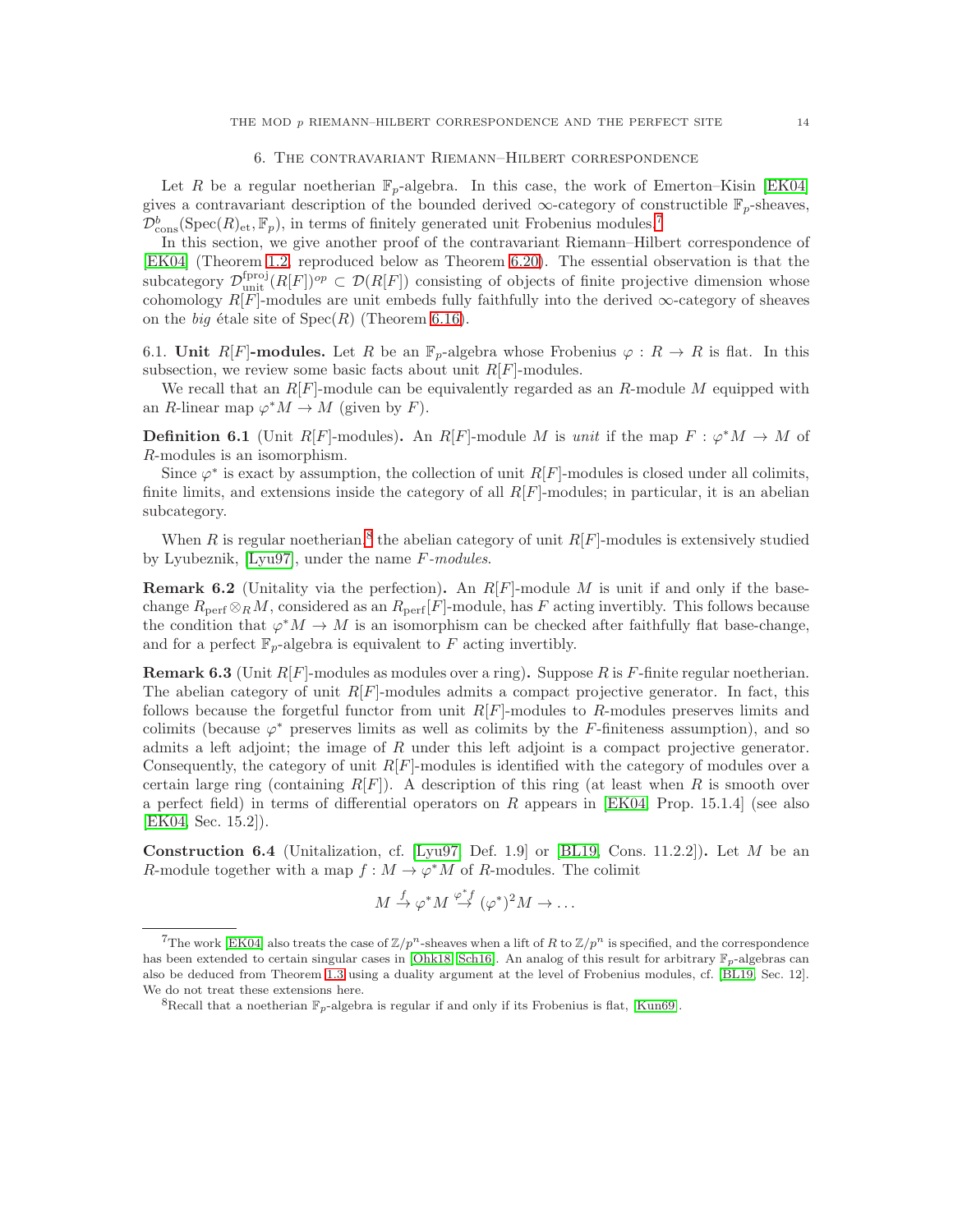naturally has the structure of a unit  $R[F]$ -module  $M^{\text{unit}}$ : in fact, the construction provides an identification of  $M^{\text{unit}}$  and  $\varphi^* M^{\text{unit}}$ . More generally, one can carry out this construction when  $M \in \mathcal{D}(R)$ .

<span id="page-14-0"></span>**Proposition 6.5.** Let M be an R-module equipped with a map  $f : M \to \varphi^* M$ . Then the unitalization M<sup>unit</sup> of  $(M, f)$  has the following universal mapping property: given  $N \in \mathcal{D}(R[F])$ , there is an equivalence in  $\mathcal{D}(\mathbb{Z})$ ,

$$
\operatorname{RHom}_{R[F]}(M^{\text{unit}}, N) = \operatorname{eq}(\operatorname{RHom}_R(M, N) \rightrightarrows \operatorname{RHom}_R(M, N))
$$

where the first map is the identity and the second map carries  $v : M \to N$  to the composite  $M \stackrel{f}{\rightarrow} \varphi^* M \stackrel{\varphi^* v}{\rightarrow} \varphi^* N \stackrel{F}{\rightarrow} N.$ 

*Proof.* This follows from the presentation of the unitalization given in [\[BL19,](#page-23-3) Prop. 11.2.5].  $\Box$ 

**Definition 6.6** (Unit objects of  $\mathcal{D}(R[F])$ ). An object of  $\mathcal{D}(R[F])$  is said to be *unit* if all the cohomology R[F]-modules are unit. We let  $\mathcal{D}_{\text{unit}}(R[F]) \subset \mathcal{D}(R[F])$  denote the subcategory of unit objects.

The subcategory  $\mathcal{D}_{\text{unit}}(R[F]) \subset \mathcal{D}(R[F])$  is closed under colimits and finite limits, since unit  $R[F]$ -modules are closed under all colimits, finite limits, and extensions inside all  $R[F]$ -modules. Moreover,  $\mathcal{D}_{\text{unit}}(R[F])$  is accessible by general accessibility results (e.g., the stability of accessible  $\infty$ -categories under limits, [\[Lur09,](#page-23-13) Prop. 5.4.7.3]) and is therefore presentable stable.

<span id="page-14-1"></span>Note that  $\mathcal{D}_{\text{unit}}(R[F])$  inherits a natural t-structure from the inclusion into  $\mathcal{D}(R[F])$ .

**Proposition 6.7.**  $\mathcal{D}_{\text{unit}}(R[F])^{\leq 0}$  is Grothendieck prestable. Moreover,  $\mathcal{D}_{\text{unit}}(R[F])$  is identified with the derived  $\infty$ -category of its heart (i.e., the abelian category of unit R[F]-modules).

*Proof.* Since the t-structure on  $\mathcal{D}_{\text{unit}}(R[F])$  induced from  $\mathcal{D}(R[F])$  is evidently right-complete and compatible with filtered colimits, we find that  $\mathcal{D}_{\text{unit}}(R[F])^{\leq 0}$  is Grothendieck prestable.

It is clear that  $\mathcal{D}_{\text{unit}}(R[F])^{\leq 0}$  is left separated, so it suffices to show that it is 0-complicial in light of [\[Lur18,](#page-24-4) Prop. C.5.4.5]. Let  $M \in \mathcal{D}_{\text{unit}}(R[F])^{\leq 0}$ . We can choose a free R-module F together with a map  $g: P \to M$  in  $\mathcal{D}(R)$  which induces a surjection on  $H^0$ . Moreover, since g is surjective on  $H^0$  and since P is free, we can choose a map of R-modules  $f: P \to \varphi^* P$  such that the composite  $P \stackrel{f}{\rightarrow} \varphi^* P \stackrel{\varphi^* g}{\rightarrow} \varphi^* M \stackrel{F}{\simeq} M$  agrees with g. Using the universal property of the unitalization, Proposition [6.5,](#page-14-0) we obtain a map in  $\mathcal{D}(R[F])$  from the unitalization of  $(P, f : P \to \varphi^*P)$  to M which necessarily induces a surjection on  $H^0$ . This proves 0-compliciality and thus the result.  $\square$ 

As a consequence, we obtain the following result on the category of unit  $R[F]$ -modules; for regular noetherian  $\mathbb{F}_p$ -algebras satisfying F-finiteness assumptions, this result is due to Ma [\[Ma14,](#page-24-3) Th. 1.3] (who also proves the lower bound).

**Corollary 6.8.** Let R be an  $\mathbb{F}_p$ -algebra whose Frobenius is flat and which has global dimension d (e.g., a regular noetherian  $\mathbb{F}_p$ -algebra of Krull dimension d). Then the abelian category of unit  $R[F]$ -modules has global dimension  $\leq d+1$ .

*Proof.* In light of [\[BL19,](#page-23-3) Rem. 3.1.8], the abelian category of  $R[F]$ -modules has global dimension  $\leq d+1$ . Since Ext-groups in unit R[F]-modules are computed in all R[F]-modules thanks to Proposition [6.7,](#page-14-1) the result follows.

**Remark 6.9.** If R is F-finite regular noetherian, it follows that  $\mathcal{D}_{\text{unit}}(R[F])$  is simply the derived ∞-category of the ring of Remark [6.3.](#page-13-2)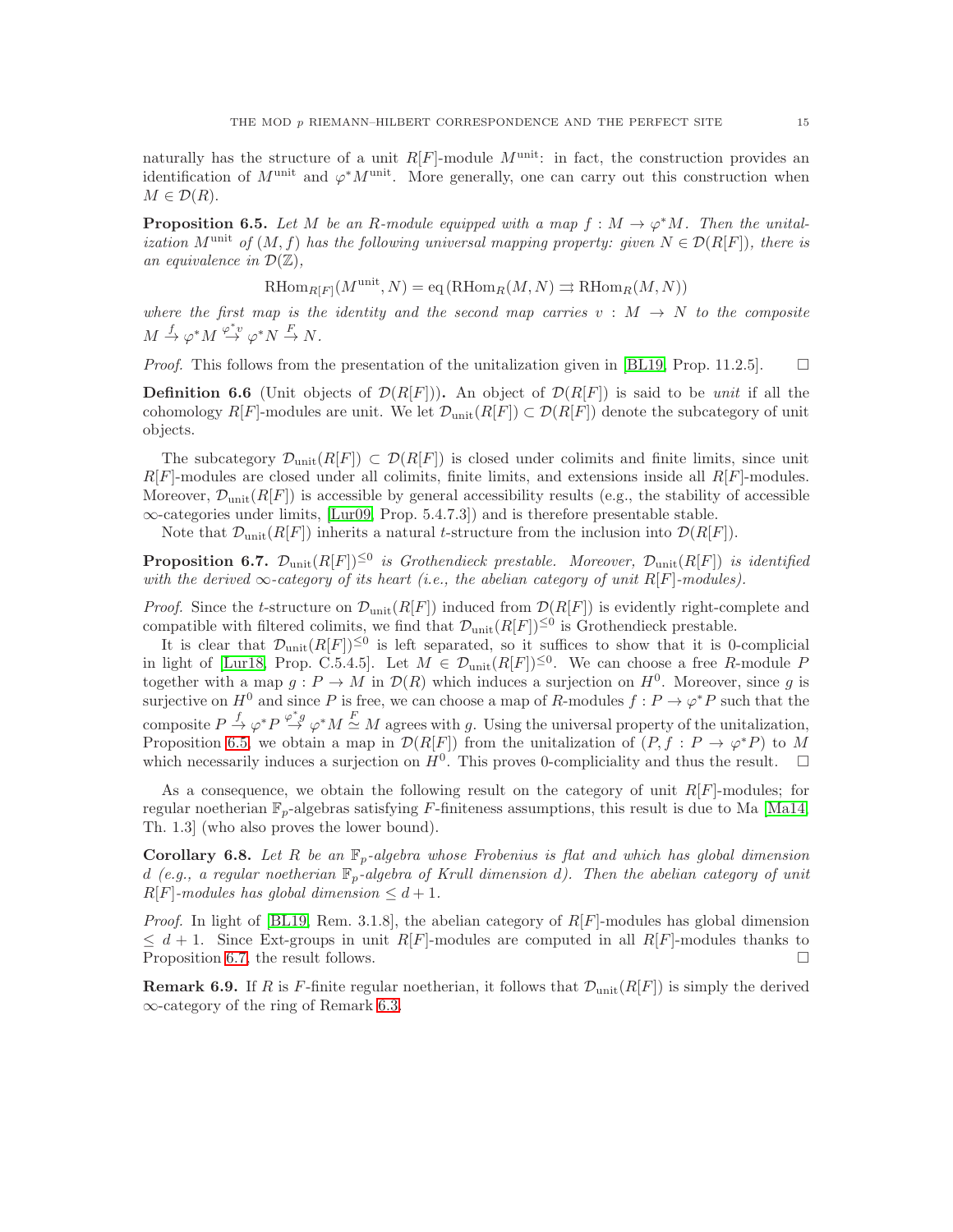In the remainder of the subsection, we assume that R is a regular noetherian  $\mathbb{F}_p$ -algebra.

**Definition 6.10** (Finitely generated unit  $R[F]$ -modules). An  $R[F]$ -module M is finitely generated unit if it is unit and if it is finitely generated as an  $R[F]$ -module. We let  $\mathcal{D}_{fgu}(R[F]) \subset \mathcal{D}(R[F])$ denote the subcategory of objects which are t-bounded and whose cohomology  $R[F]$ -modules are finitely generated unit.

- **Proposition 6.11.** (1) (Cf. [\[EK04,](#page-23-1) Th. 6.1.3] or [\[BL19,](#page-23-3) Cor. 11.2.6, 11.2.12]) An R[F]-module M is finitely generated unit if and only if there exists a finitely generated R-module N with a map  $f: N \to \varphi^*N$  such that M arises as the unitalization of  $(N, f)$ .
	- (2) (Cf. [\[Lyu97,](#page-24-2) Th. 2.8]) The collection of finitely generated unit  $R[F]$ -modules is closed (inside unit  $R[F]$ -modules) under subobjects, quotients, and extensions.

<span id="page-15-4"></span>It follows that  $\mathcal{D}_{\text{fgu}}(R[F]) \subset \mathcal{D}(R[F])$  is a thick subcategory.

**Corollary 6.12** (Cf. [\[BL19,](#page-23-3) Lem. 11.3.12]). Any object of  $\mathcal{D}_{fgu}(R[F])$  has finite projective dimension over  $R[F]$ .

6.2. The Emerton–Kisin correspondence. Let R be an  $\mathbb{F}_p$ -algebra. We consider the solutions functor, as in  $[EK04]$ ; however, we do so on the big étale site rather than the small étale site. The basic observation is that doing so leads to full faithfulness on a larger subcategory (Theorem [6.16\)](#page-15-0).

<span id="page-15-3"></span>**Definition 6.13** (The big étale site). We let  $Sch_R$  denote the site of all qcqs R-schemes, equipped with the étale topology, and let  $\mathcal{D}(\text{Sch}_R, \mathbb{F}_p)$  denote the derived  $\infty$ -category of sheaves of  $\mathbb{F}_p$ -vector spaces on  $\mathrm{Sch}_R$ .

Let  $(\lambda^*, \lambda_*)$  denote the pullback and pushforward from the small étale site to the big étale site; note that  $\lambda^*$  is fully faithful, and the essential image of  $\lambda^*$  consists of those objects of  $\mathcal{D}(\text{Sch}_R, \mathbb{F}_p)$ such that on R-algebras, they commute with filtered colimits and carry local homomorphisms of strictly henselian local R-algebras to equivalences (analogously to Proposition [2.4](#page-3-1) and Remark [2.5\)](#page-4-2).

Construction 6.14 (The solutions functor). We have a functor

$$
\mathrm{Sol} = \mathrm{RHom}_{R[F]}(-, \mathbb{G}_a) : \mathcal{D}(R[F])^{op} \to \mathcal{D}(\mathrm{Sch}_R, \mathbb{F}_p)
$$

which carries  $M \in \mathcal{D}(R[F])$  to the functor that sends an R-algebra  $R'$  to  $R\text{Hom}_{R[F]}(M, R') \in \mathcal{D}(\mathbb{F}_p)$ . This defines a hypercomplete étale sheaf with values in  $\mathcal{D}(\mathbb{F}_p)$  on the category of R-algebras (since  $R' \mapsto R'$  does), whence an object of  $\mathcal{D}(\text{Sch}_R, \mathbb{F}_p)$ .

<span id="page-15-1"></span>**Remark 6.15** (Compatibility of Sol and base-change). The solutions functor Sol carries a free  $R[F]$ module  $\bigoplus_{I} R[\hat{F}]$  to the direct product  $\prod_{I} \mathbb{G}_a$ . Using this, one concludes that Sol is compatible with base-change: if  $M \in \mathcal{D}(R[F])$  has bounded projective amplitude, and if  $f : \text{Spec}(R') \to \text{Spec}(R)$  is any map, then  $f^*(Sol(M)) \simeq Sol(R' \otimes_R^{\mathbb{L}} M)$  for  $f^*$  the pullback on sheaves on the big étale site; indeed, this follows because  $f^*$  carries the representable  $\prod_I \mathbb{G}_a$  to  $\prod_I \mathbb{G}_a$ .

In the following, we let  $\mathcal{D}_{\text{unit}}^{\text{fproj}}(R[F]) \subset \mathcal{D}(R[F])$  denoted the subcategory spanned by objects which are unit and of bounded projective amplitude. In the case when  $R$  has finite global dimension, this is equivalent to simply being t-bounded, thanks to [\[BL19,](#page-23-3) Rem. 3.1.8].

<span id="page-15-0"></span>**Theorem 6.16.** Suppose R is any  $\mathbb{F}_p$ -algebra whose Frobenius is flat. The restriction of Sol induces a fully faithful embedding  $\mathcal{D}_{\text{unit}}^{\text{fproj}}(R[F])^{op} \to \mathcal{D}(\text{Sch}_R, \mathbb{F}_p)$  with left inverse given by  $\text{RHom}_{\mathcal{D}(\text{Sch}_R, \mathbb{F}_p)}(-, \mathbb{G}_a)$ . More generally, for any  $M \in \mathcal{D}_{\text{unit}}^{\text{fproj}}(R[F]), N \in \mathcal{D}(R[F]),$  the natural map

<span id="page-15-2"></span>(8) 
$$
\mathrm{RHom}_{R[F]}(N,M) \to \mathrm{RHom}_{\mathcal{D}(\mathrm{Sch}_R,\mathbb{F}_p)}(\mathrm{Sol}(M),\mathrm{Sol}(N))
$$

is an equivalence.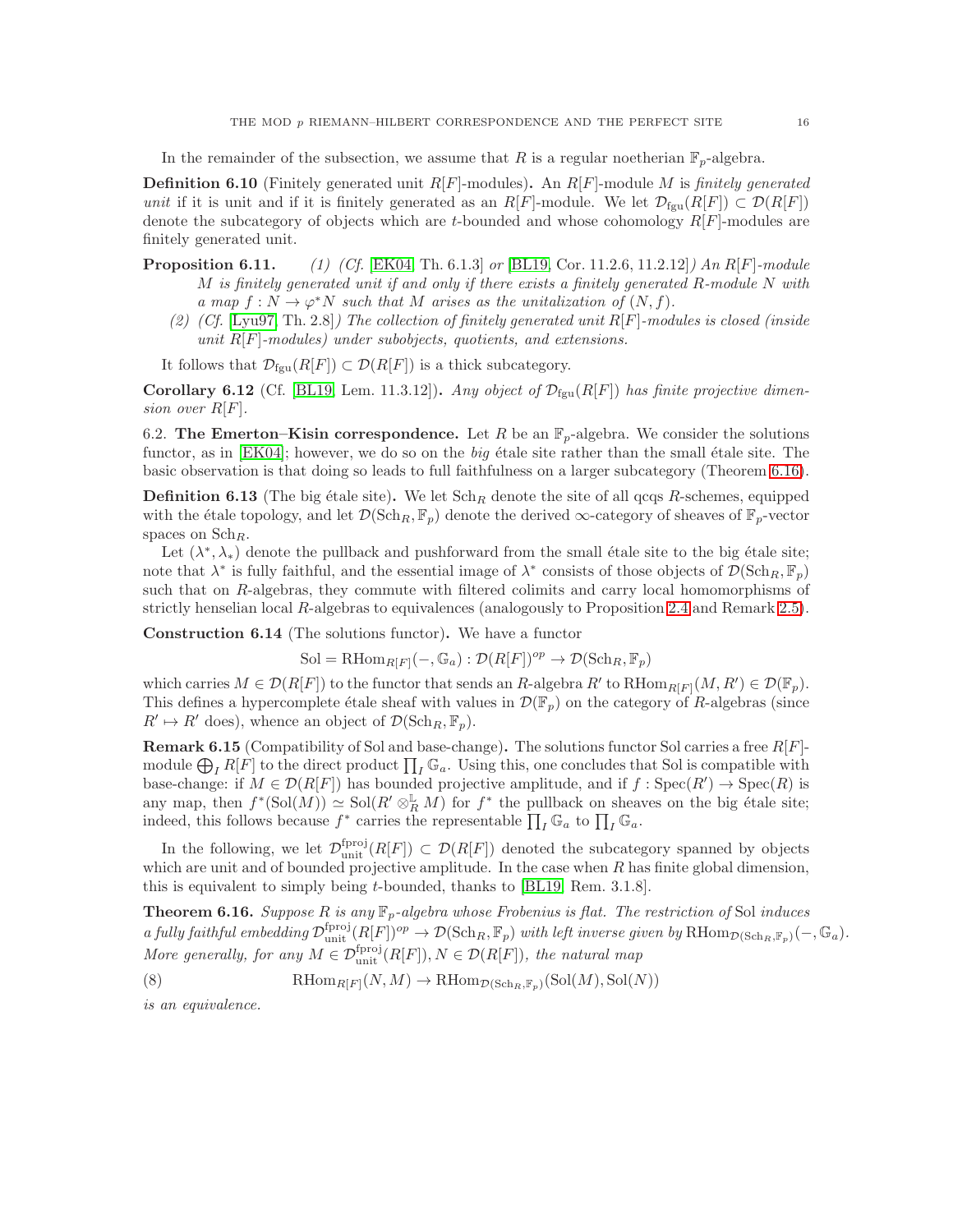*Proof.* It suffices to treat the case where  $N = R[F]$  itself, so that  $Sol(N) = \mathbb{G}_a$ , since both sides carry colimits in  $N$  to limits.

We let  $R_{\text{perf}}$  be the perfection of R, so that  $R \to R_{\text{perf}}$  is faithfully flat by our assumptions. Then  $R_{\text{perf}} \otimes_R M = R_{\text{perf}}[F] \otimes_{R[F]} M \in \mathcal{D}(R_{\text{perf}}[F])$ ; since M was assumed unit, it follows that F acts invertibly on  $R_{\text{perf}} \otimes_R M$ , i.e., it belongs to the image of the fully faithful restriction functor  $\mathcal{D}(R_{\text{perf}}[F^{\pm 1}]) \to \mathcal{D}(R_{\text{perf}}[F])$ . The strategy is now to reduce the statement over R to a statement over  $R_{\text{perf}}$ .

Note that  $\text{Sol}(M)$  belongs to the thick subcategory of  $\mathcal{D}(\text{Sch}_R, \mathbb{F}_p)$  generated by products  $\prod_I \mathbb{G}_a$ ; in fact, this follows because M has finite projective dimension as an  $R[F]$ -module by assumption. Using the Breen–Deligne resolution, one sees that the map

<span id="page-16-0"></span>
$$
\mathrm{RHom}_{\mathcal{D}(\mathrm{Sch}_R,\mathbb{F}_p)}(\mathrm{Sol}(M),\mathbb{G}_a)\rightarrow\mathrm{RHom}_{\mathcal{D}(\mathrm{Sch}_{R_{\mathrm{perf}}},\mathbb{F}_p)}(\mathrm{Sol}(R_{\mathrm{perf}}\otimes_R M),\mathbb{G}_a)
$$

exhibits the target as the extension of scalars of the source from R to  $R_{\text{perf}}$  (cf. also Remark [6.15\)](#page-15-1). In fact, by a thick subcategory argument, this reduces to the claim that for any set  $I$ , the map

(9) 
$$
\qquad \qquad \text{RHom}_{\mathcal{D}(\text{Sch}_R, \mathbb{F}_p)}(\prod_I \mathbb{G}_a, \mathbb{G}_a) \to \text{RHom}_{\mathcal{D}(\text{Sch}_{R_{\text{perf}}}, \mathbb{F}_p)}(\prod_I \mathbb{G}_a, \mathbb{G}_a)
$$

exhibits the target as the extension of scalars of the source from R to  $R_{\text{perf}}$ ; this in turn follows from the Breen–Deligne resolution for  $\prod_I \mathbb{G}_a$ . Alternatively, one observes that the pushforward of  $\mathbb{G}_a$  from  $\text{Sch}_{R_{\text{perf}}}$  to  $\text{Sch}_R$  is  $\mathbb{G}_a \otimes_R R_{\text{perf}}$ ; since  $\prod_I \mathbb{G}_a$  is pseudo-coherent and  $R_{\text{perf}}$  is a filtered colimit of finitely generated free R-modules by Lazard's theorem, the claim about [\(9\)](#page-16-0) follows.

Thus, in order to prove that [\(8\)](#page-15-2) is an equivalence, it suffices to show that the map

$$
R_{\text{perf}}\otimes_R M \to \mathrm{RHom}_{\mathcal{D}(\mathrm{Sch}_{R_{\text{perf}}}, \mathbb{F}_p)}(\mathrm{Sol}(R_{\text{perf}}\otimes_R M), \mathbb{G}_a)
$$

is an equivalence. Since  $R_{\text{perf}} \otimes_R M \in \mathcal{D}(R_{\text{perf}}[F^{\pm 1}])$  has bounded projective amplitude (because it has bounded projective amplitude over  $R_{\text{perf}}[F]$  by assumption on M), the claim follows from the results of [\[Bre81\]](#page-23-4) (see Corollary [A.16\)](#page-22-0).

<span id="page-16-1"></span>Before stating and proving Theorem [6.20](#page-17-0) below, we need some lemmas about étale sheaves and p-linear algebra.

**Lemma 6.17.** Let k be a separably closed field of characteristic p. Let V be a  $k[F]$ -module which is finite-dimensional as a k-vector space. Then for any extension  $k \subset k'$  of separably closed fields, the map

$$
fib(F-1:V \to V) \to fib(F-1: k' \otimes_k V \to k' \otimes_k V)
$$

is an equivalence.

*Proof.* By [\[DK73,](#page-23-14) Exp. XXII, Prop. 1.2], the operator  $F - 1$  acts surjectively on V and on  $k' \otimes_k V$ . Thus, it suffices to prove the assertion on  $H^0$ , which follows from [\[DK73,](#page-23-14) Exp. XXII, Cor. 1.1.10]  $(\text{noting also }[\text{DK73, Exp. XXII}, \text{Eq. } (1.0.10)]).$ 

<span id="page-16-2"></span>**Lemma 6.18.** Let M be an n-by-n matrix with coefficients in the  $\mathbb{F}_p$ -algebra R. The construction which carries an R-algebra R' to the mapping fiber of  $R'^{n} \stackrel{1-M\varphi}{\rightarrow} R'^{n}$  carries local homomorphisms of strictly henselian local R-algebras to equivalences.

Proof. We have already seen that the conclusion of the lemma holds for inclusions of separably closed fields (Lemma [6.17\)](#page-16-1). Thus, it suffices to treat the case of the map from a strictly henselian local  $R$ -algebra  $R'$  to its residue field.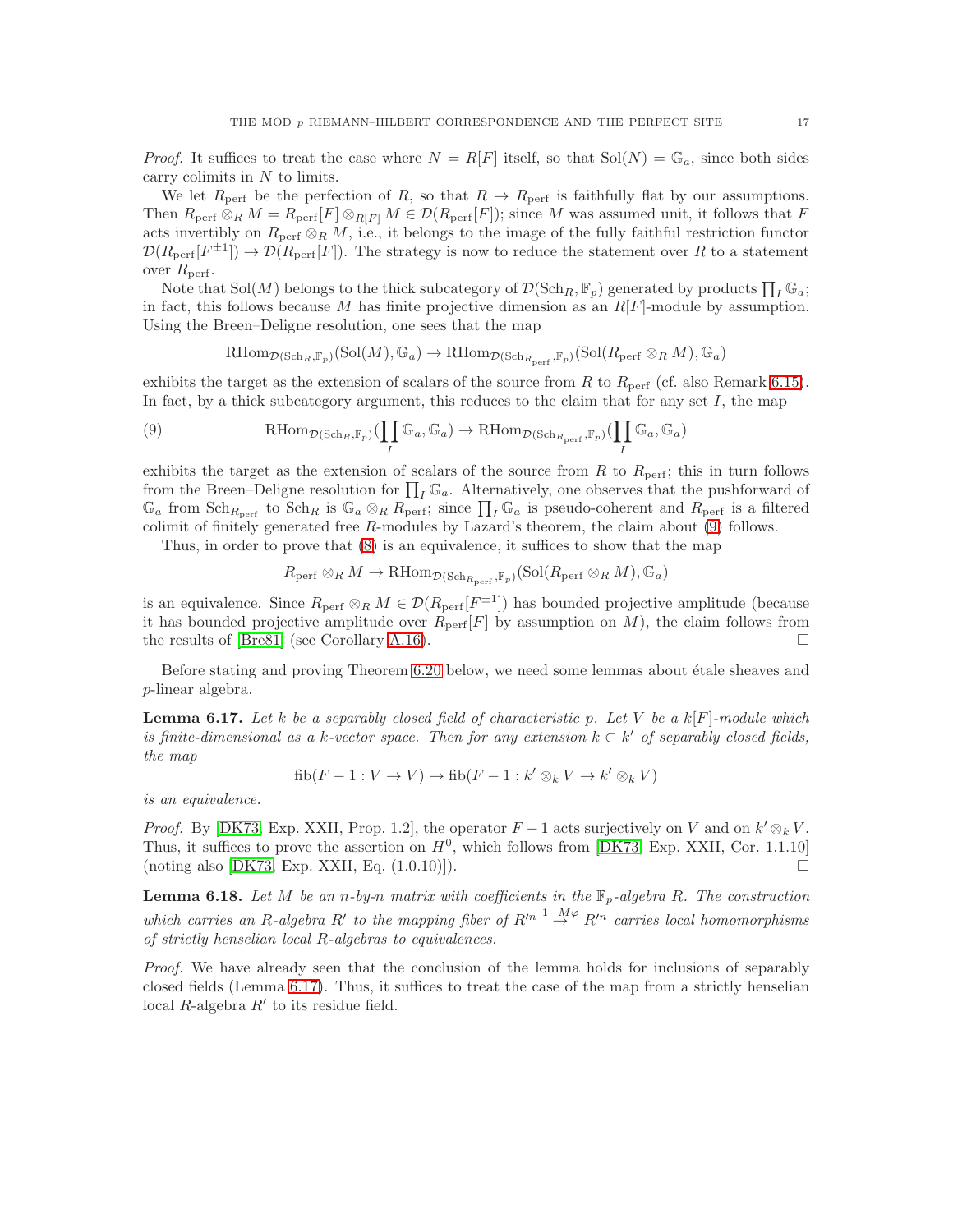There is a map  $h: \mathbb{A}^n_R \to \mathbb{A}^n_R$  such that on  $R'$ -points, it is given by the map  $R'^{n-1} \to^{\infty} R'^{n}$ ; this map is étale by the Jacobian criterion  $[Sta22, Tag 02GU]$ . Now by the lifting property for étaleness, any diagram



admits a unique dotted arrow that makes the extended diagram commute [\[Sta22,](#page-24-6) Tag 08HQ]. Using this, the lemma follows: in fact, for  $\mathfrak{m} \subset R'$  the maximal ideal, we find that the map  $\mathfrak{m}^n \stackrel{1-M\varphi}{\to} \mathfrak{m}^n$ is an isomorphism.

<span id="page-17-2"></span>**Lemma 6.19.** Let X be any qcqs scheme. Then  $\mathcal{D}_{\text{cons}}^b(X_{\text{et}}, \mathbb{F}_p)$  is generated as a thick subcategory by objects of the form  $f_*(\mathbb{F}_p)$  for  $f: Y \to X$  a finite, finitely presented morphism.

Proof. Recall that pushforward by finite, finitely presented morphisms preserves constructibility [\[Sta22,](#page-24-6) Tag 095R]. Without loss of generality, we may assume (in light of the limit formalism  $[\text{Sta22}, \text{Tag } 01\text{ZA}]$  that X is of finite type over Z, cf. [\[BM21,](#page-23-15) Prop. 5.10]. By noetherian induction, we may assume that the lemma is known for any proper closed subscheme of  $X$  and that  $X$  is irreducible (or otherwise we could decompose  $X$  into irreducible components). It thus suffices to show that if  $j: U \subset X$  is the inclusion of an open subset and  $\mathcal L$  is a locally constant constructible sheaf on U, then  $j_!({\mathcal{L}})$  belongs to the desired thick subcategory. By the "méthode de la trace" [\[Sta22,](#page-24-6) Tag 03SH] and [\[Sta22,](#page-24-6) Tag 0A3R], we find that  $j(\mathcal{L})$  belongs to the thick subcategory generated by  $h_!(\mathbb{F}_p)$  for  $h: V \to X$  the composite of a finite étale cover of U together with the inclusion into X. By Zariski's main theorem [\[Sta22,](#page-24-6) Tag 02LQ], we can factor h as the composite of an open immersion  $\tilde{j}: V \to X'$  together with a finite map  $q: X' \to X$ . It follows that if  $Z' \subset X'$  is the complementary closed subscheme to  $V \subset X'$  (with the reduced induced structure), then  $h_!(\mathbb{F}_p)$ is the mapping fiber of  $q_*(\mathbb{F}_p) \to (q|_{Z'})_*(\mathbb{F}_p)$ , whence the result.

<span id="page-17-0"></span>**Theorem 6.20** ([\[EK04\]](#page-23-1)). Suppose R is a regular noetherian  $\mathbb{F}_p$ -algebra.<sup>[9](#page-17-1)</sup> Then the functor

$$
\mathrm{RH}_{\mathrm{cont}} = \mathrm{RHom}_{\mathcal{D}(\mathrm{Spec}(R)_{\mathrm{\acute{e}t}}, \mathbb{F}_p)}(-, \mathbb{G}_a) : \mathcal{D}^b_{\mathrm{cons}}(\mathrm{Spec}(R)_{\mathrm{\acute{e}t}}, \mathbb{F}_p)^{op} \subset \mathcal{D}(R[F])
$$

is fully faithful and has image given precisely by  $\mathcal{D}_{fgu}(R[F])$ .

*Proof.* Given  $\mathcal{F} \in \mathcal{D}_{\text{cons}}^b(\text{Spec}(R)_{\text{et}}, \mathbb{F}_p)$ , we will show that  $\lambda^* \mathcal{F}$  (with notation as in Definition [6.13\)](#page-15-3) is in the essential image of the fully faithful embedding Sol :  $\mathcal{D}_{\text{unit}}^{\text{fproj}}(R[F])^{op} \to \mathcal{D}(\text{Sch}_R,\mathbb{F}_p)$  of Theorem [6.16;](#page-15-0) more precisely, there exists  $M \in \mathcal{D}_{fgu}^b(R[F])$  (of finite projective dimension by Corollary [6.12,](#page-15-4) and necessarily unique) such that  $\lambda^* \mathcal{F} = \text{Sol}(M)$ . It follows that

$$
M = \text{RHom}_{\mathcal{D}(\text{Spec}(R)_{\text{et}}, \mathbb{F}_p)}(\mathcal{F}, \mathbb{G}_a) = \text{RHom}_{\mathcal{D}(\text{Sch}_R, \mathbb{F}_p)}(\lambda^* \mathcal{F}, \mathbb{G}_a),
$$

since  $\mathbb{G}_a$  is pushed forward from the big étale site; in particular,  $M = RH_{cont}(\mathcal{F})$ , which gives full faithfulness of RH<sub>cont</sub>, and that the left inverse is given by  $\lambda_*$  Sol.

Suppose B is a finite, finitely presented R-algebra; let  $g : \text{Spec}(B) \to \text{Spec}(R)$ . Then  $\lambda^*(g_*(\mathbb{F}_p))$ is given by the functor which sends an R-algebra R' to the fiber of  $F-1$  on  $B \otimes_R^{\mathbb{L}} R'$ , thanks to the Artin–Schreier sequence (and the fact that  $F$  acts by zero on the higher homotopy of the derived tensor product, [\[BS17,](#page-23-8) Prop. 11.6 and proof]). In light of Proposition [6.5](#page-14-0) (and a resolution, using

<span id="page-17-1"></span> $^{9}$ In [\[EK04\]](#page-23-1), the result is stated when R is smooth over a field; the present extension appears in [\[BL19\]](#page-23-3), and can also be deduced from the case where R is smooth over  $\mathbb{F}_p$  by passage to filtered colimits and Popescu's theorem.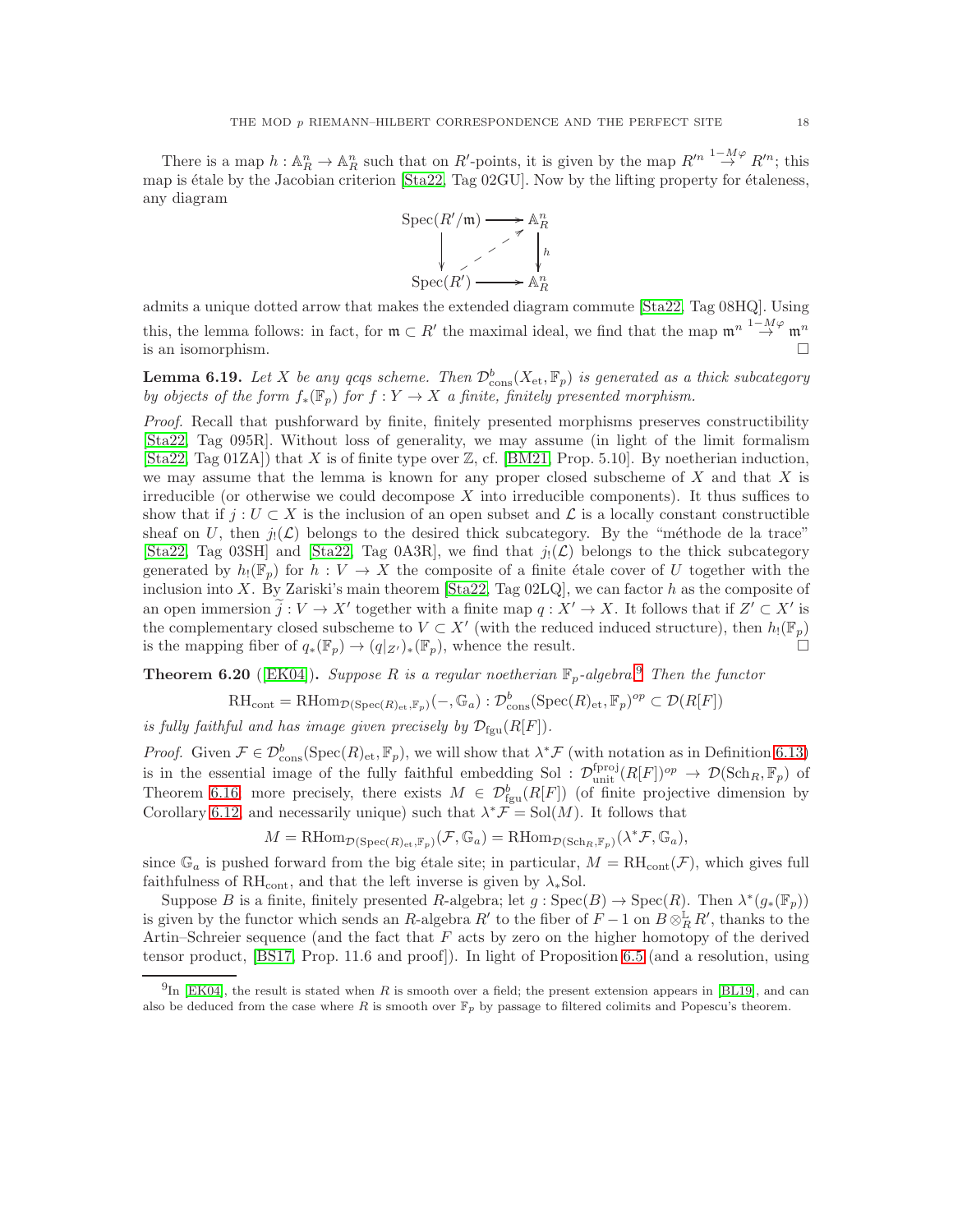that B has finite projective dimension [\[BL19,](#page-23-3) Lem. 11.3.10]), this is precisely Sol of the unitalization of RHom<sub>R</sub>(B, R) equipped with the linear dual of the Frobenius  $\varphi^*B \to B$ . Since objects of the form  $g_*(\mathbb{F}_p)$  generate  $\mathcal{D}^b_{\text{cons}}(\text{Spec}(R)_{\text{et}}, \mathbb{F}_p)$  as a thick subcategory (Lemma [6.19\)](#page-17-2), we conclude that the same holds with  $g_*(\mathbb{F}_p)$  replaced by any object of  $\mathcal{D}^b_{\text{cons}}(\text{Spec}(R)_{\text{et}}, \mathbb{F}_p)$  as desired.

It remains to identify the essential image of  $\mathrm{RH}_{\text{cont}}$ . Suppose  $M \in \mathcal{D}_{\text{fgu}}(R[F])$ . We first show that Sol(M) belongs to the image of the pullback  $\lambda^*$  from the small étale site to the big étale site. Without loss of generality, we can suppose that  $M$  is discrete. By taking a finite resolution (since M has finite projective dimension [\[BL19,](#page-23-3) Lem. 11.3.10]) and replacing M by something which contains it as a direct summand if necessary, we may assume that M arises as the unitalization of a finitely generated free R-module  $M_0$  with a map  $M_0 \to \varphi^* M_0$ . Thus,  $M_0^{\vee}$  is an  $R[F]$ -module which is finitely generated free as an R-module. Using the universal property of the unitalization again (Proposition [6.5\)](#page-14-0), we find that  $Sol(M_0^{\text{unit}})$  is the functor carrying an R-algebra R' to the fiber of  $F-1$  on  $R' \otimes_R M_0^{\vee}$ . This functor evidently commutes with filtered colimits in  $R'$ . The desired rigidity statement, and the result, now follow from Lemma [6.18.](#page-16-2) Therefore,  $Sol(M)$  belongs to the image of the pullback  $\lambda^*$  from the small étale site to the big étale site.

Finally, we need to show that the preimage of  $Sol(M)$  under  $\lambda^*$  actually belongs to the bounded constructible  $\infty$ -category (and not simply to  $\mathcal{D}(\mathrm{Spec}(R)_{\mathrm{et}}, \mathbb{F}_p)$ ). Boundedness is evident, since  $Sol(M)$  is bounded as M has finite projective dimension over  $R[F]$  (Corollary [6.12\)](#page-15-4). Moreover, constructibility follows because  $Sol(M)$  (as a sheaf on  $Sch_R$ ) belongs to the thick subcategory generated by  $\prod_I \mathbb{G}_a$ , whence is pseudo-coherent in  $\mathcal{D}(\mathrm{Sch}_R, \mathbb{F}_p)$ . This implies that the preimage of Sol $(M)$  is compact in any truncation of  $\mathcal{D}(\mathrm{Spec}(R)_{\mathrm{\acute{e}t}}, \mathbb{F}_p)$ , whence the cohomology sheaves are constructible (cf. Proposition [2.8](#page-5-1) and the references in the proof).  $\Box$ 

Note that the proof also establishes that for  $M \in \mathcal{D}_{\text{fgu}}(R[F])$ , we have a natural equivalence

 $\text{RH}_{\text{cont}}(\lambda_*(\text{Sol}(M))) \simeq \text{RHom}_{\mathcal{D}(\text{Sch}_R,\mathbb{F}_p)}(\lambda^*\lambda_*\text{Sol}(M),\mathbb{G}_a) = \text{RHom}_{\mathcal{D}(\text{Sch}_R,\mathbb{F}_p)}(\text{Sol}(M),\mathbb{G}_a) \simeq M,$ 

in light of Theorem [6.16](#page-15-0) (and as proved in [\[EK04\]](#page-23-1)).

### Appendix A. A proof of Breen's theorem

In the appendix, we describe a proof of the theorem of [\[Bre81\]](#page-23-4) that is independent of explicit computations in algebraic topology (cf. [\[FLS94,](#page-23-6) Lem. 0.3] and [\[Kuh95,](#page-23-7) Cor. 1.2] for other algebraic proofs). The essential idea of the proof (the use of v-descent results of  $[BS17]$ ) was suggested by Scholze. Let us first recall the statement.

<span id="page-18-0"></span>**Theorem A.1** (Breen [\[Bre81\]](#page-23-4)). Let R be a perfect  $\mathbb{F}_p$ -algebra. Then  $\text{Ext}^i_{\mathcal{D}(\text{Sch}^{\text{perf}}_R, \mathbb{F}_p)}(\mathbb{G}_a, \mathbb{G}_a) = 0$ for  $i > 0$  and is given by  $R[F^{\pm 1}]$  for  $i = 0$ .

The strategy is as follows. It suffices to replace the source  $\mathbb{G}_a$  by the big Witt vectors,  $W^{\text{big}}$  (and to compute the Ext groups in  $\mathcal{D}(\text{Sch}^{\text{perf}}_{R})$ ). Now  $W^{\text{big}}$  can be approximated by the subsheaf  $W^{\text{rat}}$ of rational Witt vectors, for which we can do the calculation explicitly since, in the v-topology,  $W^{\text{rat}}$  is essentially the free abelian group on  $\mathbb{A}^1$  (with a basepoint at zero). This approach does not recover the more general calculation of extensions of the additive group on all (not necessarily perfect)  $\mathbb{F}_p$ -schemes of [\[Bre78\]](#page-23-16).

Generalizations of Theorem [A.1](#page-18-0) have also been obtained in the relatively perfect site by Kato [\[Kat86\]](#page-23-5) and by Anschütz–Le Bras [\[ACLB21\]](#page-23-17) in analytic (perfectoid) settings.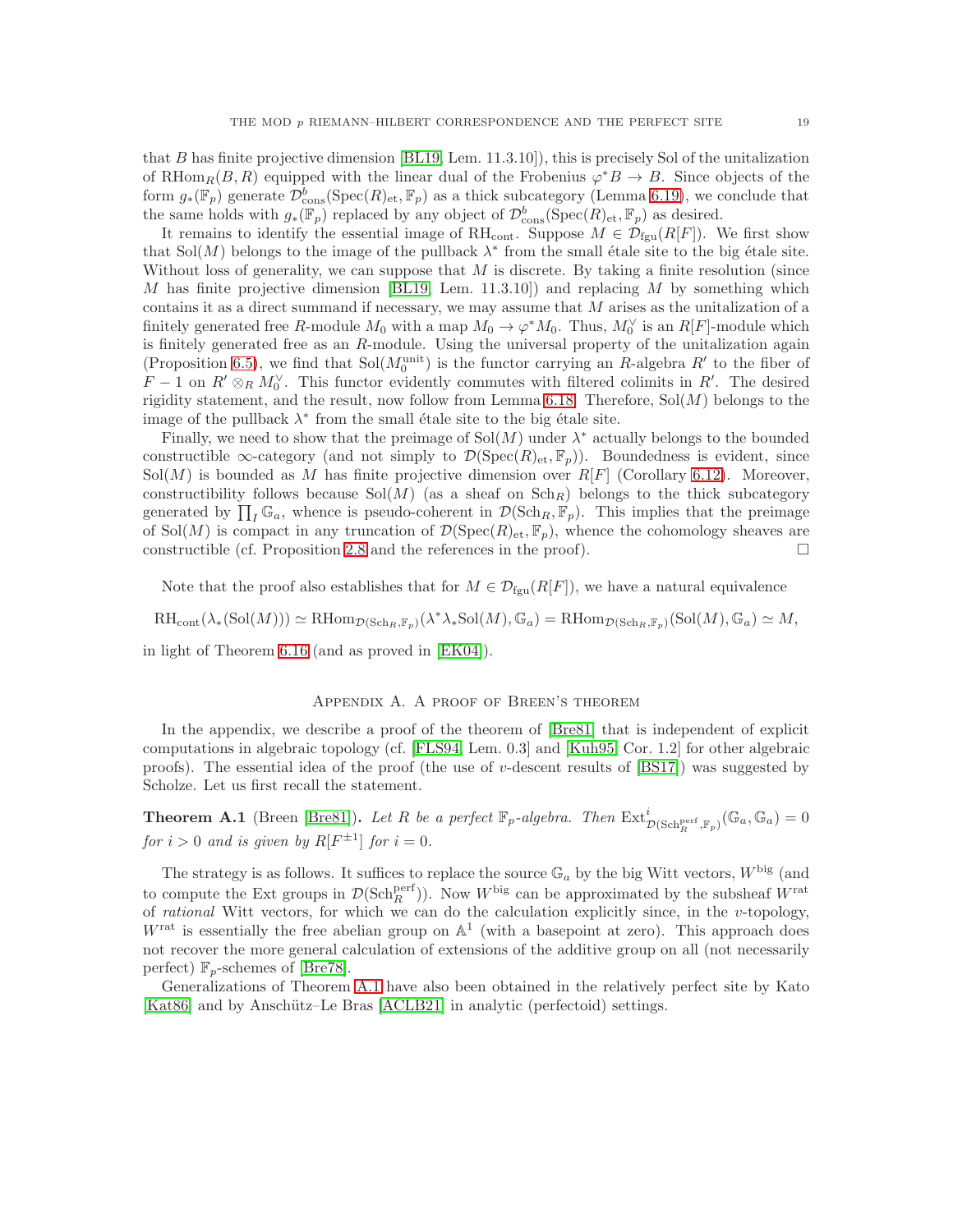A.1. Comparing rational and big Witt vectors. Fix a base field  $k$  (which will later be taken to be  $\mathbb{F}_p$ ). Let Sch<sub>k</sub> be the site of all (qcqs) k-schemes, equipped with the étale topology. In this subsection, we compare the sheaves of rational Witt vectors and big Witt vectors on  $\text{Sch}_k$ .

**Definition A.2** (Ind-affine schemes). Let  $\text{AffSch}^*_{k,\text{ft}}$  denote the category of pointed affine schemes of finite type over  $k$  (i.e., the opposite to the category of finite type augmented  $k$ -algebras). We consider the ind-category  $\text{Ind}(\text{AffSch}^*_{k,\text{ft}})$ . Now  $\text{AffSch}^*_{k,\text{ft}}$  admits finite coproducts and finite products, and finite products distribute over finite coproducts. It follows that  $Ind(AffSch<sub>k,ft</sub><sup>*</sup>)$  admits filtered colimits (and arbitrary coproducts) and finite products, and finite products distribute over filtered colimits (and arbitrary coproducts).

<span id="page-19-0"></span>We have a natural functor

(10) 
$$
\operatorname{Ind}(\operatorname{AffSch}^*_{k,\operatorname{ft}}) \to \operatorname{Shv}(\operatorname{Sch}_k, \operatorname{Set})
$$

carrying the class of  $X \in \text{AffSch}^*_{k,\text{ft}}$  to the representable sheaf and then is defined by Kan extension; this construction preserves filtered colimits and finite products. Typically, we will abuse notation and refer to an object of  $\text{Ind}(\text{AffSch}_{k,\text{ft}})$  and the corresponding sheaf on  $\text{Sch}_k$  by the same notation.

<span id="page-19-2"></span>Construction A.3 (Commutative monoids in ind-affine schemes). We consider commutative monoids in  $\text{Ind}(\text{AffSch}_{k,\text{ft}}^*)$ . Note that any such yields a commutative monoid in  $\text{Shv}(\text{Sch}_k, \text{Set})$ , since the functor of [\(10\)](#page-19-0) preserves finite products.

Given  $X \in \text{AffSch}^*_{k,\text{ft}}$ , we can form the free commutative monoid on X in the category Ind(AffSch<sup>\*</sup><sub>k,ft</sub>) (note that this forces the basepoint to be the monoid unit); this is the filtered colimit free<sub>\*</sub>(X)  $\stackrel{\text{def}}{=}$ 

 $\lim_{i \to i} \text{Sym}^i X$  where the inclusion maps are induced by  $*$  (and the colimit is taken in the ind-sense).

Now we specialize to the example of interest.

**Construction A.4** (The free commutative monoid on  $\mathbb{A}_k^1$ ). We let  $\mathbb{A}_k^1$  denote the affine line over k with basepoint at origin. The *i*th symmetric power  $Sym^i(A_k^1), i \geq 0$  is given as  $Spec k[s_1, \ldots, s_i],$ for  $s_1, \ldots, s_i$  the elementary symmetric functions. Using the basepoint at the origin, we can form the object of  $\text{Ind}(\text{AffSch}_{k,\text{ft}}^*)$  given as  $W_{\text{rat}}^+ = \text{free}_*(\mathbb{A}_k^1) = \underline{\lim}_i \text{Sym}^i (\mathbb{A}_k^1) \in \text{Ind}(\text{AffSch}_{k,\text{ft}}^*)$ .

Unwinding the definitions and using the theorem on symmetric functions, we see that for any k-algebra R, the commutative monoid  $W_{rat}^+(R)$  is  $1 + tR[t]$  under multiplication.<sup>[10](#page-19-1)</sup> Given a ring R, the group completion of  $W^+_{rat}(R)$  is known as the *rational Witt vectors* of R, cf. [\[Alm78,](#page-23-18) [Alm73\]](#page-23-19), and the notation  $W_{\text{rat}}^+$  is chosen for this reason. In the following, we let  $W_{\text{rat}}$  denote the group completion of  $W_{rat}^+$  as sheaves on  $Sch_k$  (so  $W_{rat}$  is the étale sheafification of the rational Witt vectors).

**Construction A.5** (Big Witt vectors). We let  $W^{\text{big}}$  denote the big Witt vector functor (cf. [\[Haz12,](#page-23-20) Sec. 17 for an account); it carries a commutative ring R to the abelian group  $1 + tR[[t]]$  under multiplication, and is representable by a polynomial ring on countably many variables. We have a natural map  $W_{\text{rat}}^+ \to W^{\text{big}}$  including polynomials inside power series.

The purpose of this subsection is to prove the following result to the effect that maps into  $\mathbb{G}_a$  (or any direct sum of copies of such) does not see the difference between  $W_{\text{rat}}$  and  $W$ ; the argument was inspired by the Clausen–Scholze solid formalism [\[Sch\]](#page-24-5).

<span id="page-19-3"></span>**Proposition A.6.** The map  $W_{\text{rat}} \to W^{\text{big}}$  in  $\mathcal{D}(\text{Sch}_k)$  induces an equivalence upon applying RHom $_{\mathcal{D}(\text{Sch}_k)}(-, \mathbb{G}_a \otimes_k V)$  for any k-vector space V.

<span id="page-19-1"></span> $10$ A variant of this fact is used essentially in the Cartier–Dieudonné theory of commutative formal groups, cf. [\[Cha04,](#page-23-21) Th. 2.2].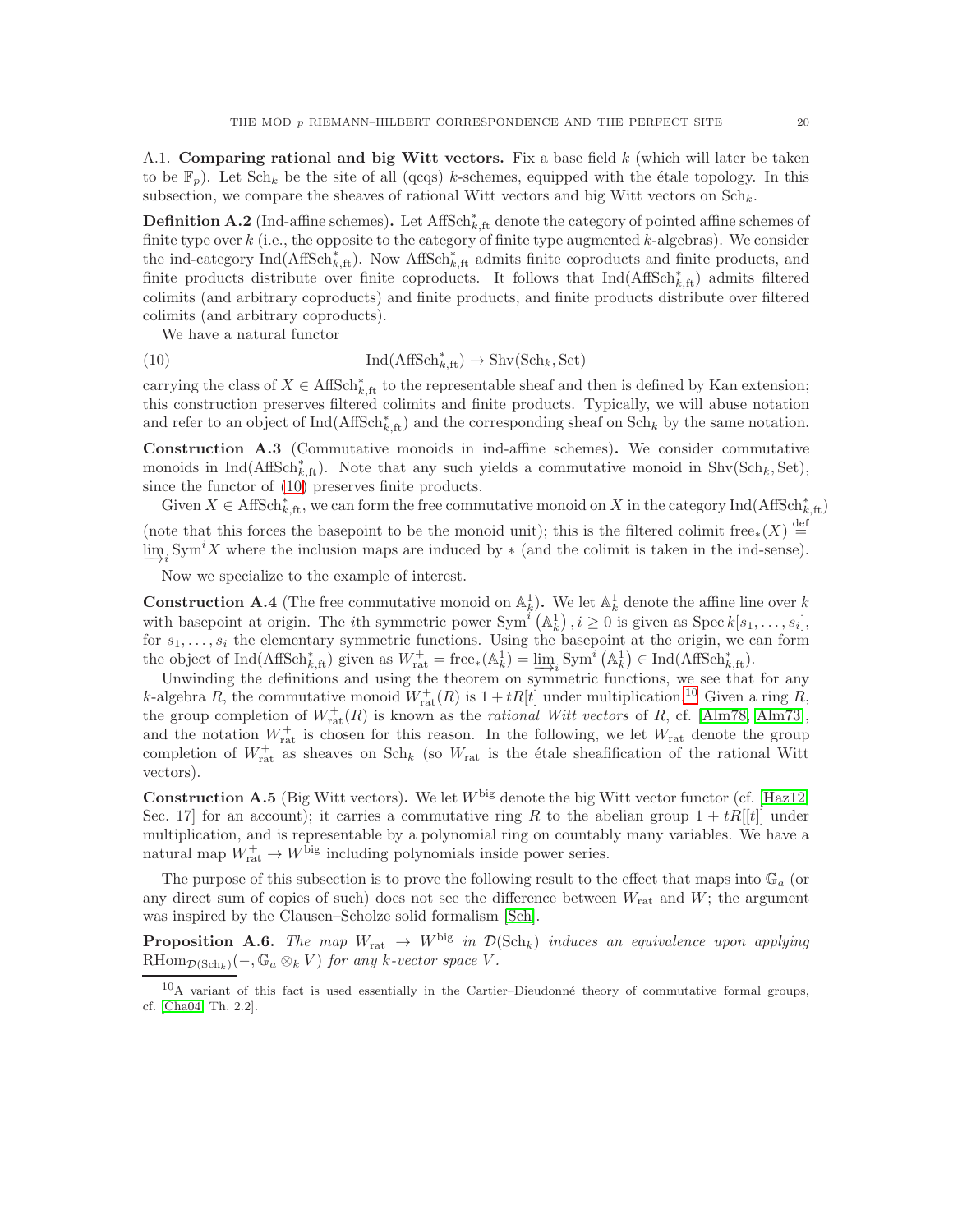Remark A.7 (Tensors with pointed sets). In the following, we will use that any pointed category with finite coproducts (such as the categories  $\text{Ind}(\text{AffSch}^*_{k,\text{ft}})$  or commutative monoids in it, or the category of sheaves of abelian monoids on a site) is naturally tensored over the category of finite pointed sets; we denote this tensor by  $\otimes$ . Explicitly, given a pointed set and an object X, the tensor  $S \otimes X$  is the pushout of the coproduct  $\Box_S X$  along  $X \to *$  (where X includes in  $\Box_S X$  via the basepoint of  $S$ ).

In the next result, we identify an object of  $\text{Ind}(\text{AffSch}_{k,\text{ft}}^*)$  with the corresponding sheaf on  $\text{Sch}_k$ , so that we can talk about the cohomology of a sheaf on an object of  $\text{Ind}(\text{AffSch}^*_{k,\text{ft}})$ .

**Proposition A.8.** Let A be an augmented k-algebra of finite type, so  $Spec(A) \in AffSch^*_{k,ft}$ . Let  $I_A$  denote the augmentation ideal, and let V be any k-vector space.

<span id="page-20-0"></span>For any pointed finite set S, there is a natural isomorphism

(11) 
$$
R\Gamma(S\otimes \text{free}_*(\text{Spec}(A)),\mathbb{G}_a\otimes_k V)\simeq \prod_{i\geq 0} \Gamma^i(\text{Hom}_k(k[\overline{S}],I_A))\otimes_k V,
$$

for  $k[\overline{S}]$  the cokernel of the map  $k \to k[S]$  arising from the basepoint.

*Proof.* By the universal property, the commutative monoid  $S \otimes \text{free}_*(\text{Spec}(A))$  can equivalently be described as free<sub>\*</sub>(S ⊗ Spec(A)). Now  $S \otimes$  Spec(A), the tensor of S with Spec(A) in the category of pointed affine finite type  $k$ -schemes, is exactly the spectrum of the limit of the diagram



whose augmentation ideal is exactly  $\text{Hom}_k(k[\overline{S}], I_A)$ . It follows (cf. Construction [A.3\)](#page-19-2) that  $S \otimes$  ${\rm free}_*(\mathrm{Spec}(A))$  is computed in  $\mathrm{Ind}(\mathrm{AffSch}^*_{k,\mathrm{ft}})$  as the filtered colimit of  $\mathrm{Spec}(\mathrm{Sym}^i(k\oplus \mathrm{Hom}_k(k[\overline{S}],I_A))),$ whence the result.  $\Box$ 

In the next results, we let x denote the coordinate on  $\mathbb{A}_k^1 = \text{Spec } k[x]$ , and let  $k[x]^+$  denote the augmentation ideal  $(x) \subset k[x]$ . The following result is a consequence of Proposition [A.8](#page-20-0) for the pointed affine line.

**Proposition A.9.** For any pointed finite set S and k-vector space V, there is a natural isomorphism (with notation as in Proposition [A.8\)](#page-20-0)

<span id="page-20-1"></span>(12) 
$$
R\Gamma(S\otimes W_{\text{rat}}^+,\mathbb{G}_a\otimes_k V)\simeq \prod_{i\geq 0}\Gamma^i(\text{Hom}_k(k[\overline{S}],k[x]^+))\otimes_k V.
$$

**Proposition A.10.** For any pointed finite set S, and k-vector space V, there is a natural isomorphism (with notation as in Proposition [A.8\)](#page-20-0)

<span id="page-20-2"></span>(13) 
$$
R\Gamma(S\otimes W^{\text{big}}, \mathbb{G}_a\otimes_k V) = \bigoplus_{i\geq 0} \Gamma^i(\text{Hom}_k(k[\overline{S}], k[x]^+)) \otimes_k V.
$$

With this identification, the map  $S \otimes W^{\text{rat}} \to S \otimes W$  induces the obvious sum-to-product map on  $R\Gamma(-, \mathbb{G}_a \otimes_k V).$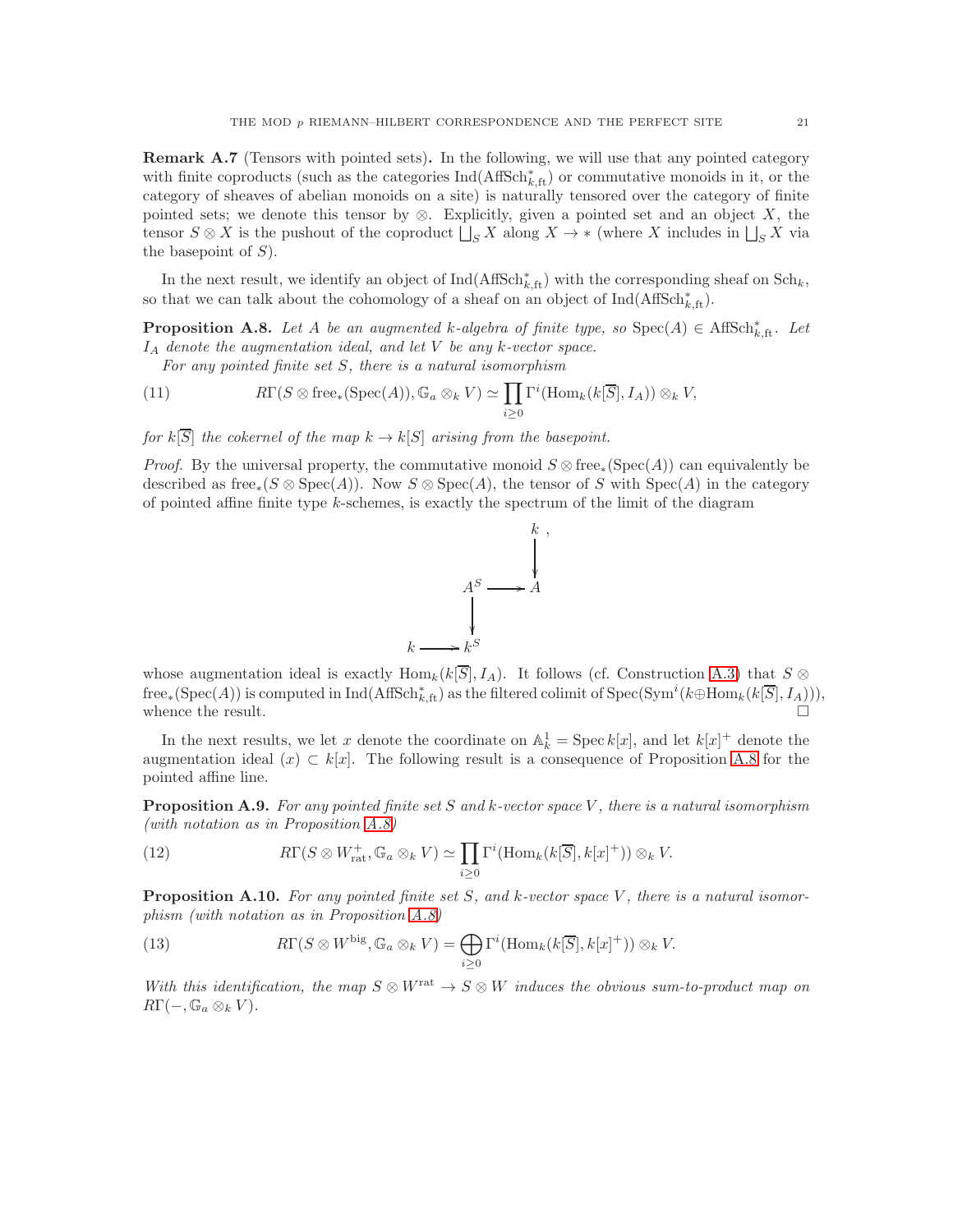*Proof.* Since  $S \otimes W^{\text{big}}$  is affine, we may assume  $V = k$  throughout. The map in question is the map

$$
\varinjlim_{n} \operatorname{Sym}^{n}(S \otimes \mathbb{A}_{k}^{1}) \to S \otimes W^{\text{big}}.
$$

Note that both sides carry  $\mathbb{G}_m$ -actions. We claim that the map  $\text{Sym}^n(S \otimes \mathbb{A}_k^1) \to S \otimes W^{\text{big}}$  (of affine schemes) induces an isomorphism in weights  $\leq n$  on functions, i.e.,  $R\Gamma(-,\mathbb{G}_a)$ . It follows that functions on  $(W^{\text{big}})^S$  have a natural grading, and are the inverse limit in graded vector spaces of functions on  $Sym^n(S \otimes \mathbb{A}_k^1)$ . From this, the result easily follows. To see the claim, we may reduce to the case where  $S = \{*, 1\}$  (via taking tensor products), for which we need to see that  $Sym^n(A_k^1) \to W^{\text{big}}$  induces an isomorphism in weights  $\leq n$  on functions. This is evident given the explicit description of functions on  $W^{\text{big}}$  as the polynomial ring in all symmetric functions; alternatively,  $\text{Sym}^n(\mathbb{A}_k^1) \to W^{\text{big}}$  is the natural transformation that sends R to the map  $(1 + tR[t])_{\leq n} \to 1 + tR[[t]].$ 

<span id="page-21-0"></span>Given a pointed simplicial set  $S_{\bullet}$ , we can (by taking geometric realizations) consider  $S_{\bullet} \otimes$  $W^+_{\text{rat}}, S_{\bullet}\otimes W$  as sheaves of animated commutative monoids.

**Proposition A.11.** For any simplicial pointed finite set  $S_{\bullet}$  which is connected and any k-vector space V, the map  $S_{\bullet} \otimes W_{\text{rat}}^{+} \to S_{\bullet} \otimes W$  induces an equivalence on  $R\Gamma(-, \mathbb{G}_a \otimes_k V)$ .

Proof. Recall that both infinite direct sums and direct product commute with totalizations in the coconnective derived  $\infty$ -category. Therefore, we find that the equations [\(12\)](#page-20-1) and [\(13\)](#page-20-2) hold for  $R\Gamma(S_{\bullet}\otimes W_{\text{rat}}^+,\mathbb{G}_a\otimes_k V), R\Gamma(S_{\bullet}\otimes W_{\text{big}},\mathbb{G}_a\otimes_k V)$  with  $k[\overline{S}]$  replaced by reduced singular chains on  $S_{\bullet}$ , i.e.,  $\overline{C_{\bullet}}(S_{\bullet}; k)$  (and with the derived functors of the divided powers). Now the result follows because if  $W \in \mathcal{D}(k)^{\geq 1}$ , then  $\Gamma^i W \in \mathcal{D}(k)^{\geq i}$ ; for example, this follows by duality (and passage to filtered colimits) for the corresponding connectivity assertion for nonabelian derived symmetric powers in the connective case, cf. [\[Lur18,](#page-24-4) Prop. 25.2.4.1]. Therefore, because of the connectivity bounds, the map from the direct sum to the direct product (i.e., from the analogs of [\(13\)](#page-20-2) and [\(12\)](#page-20-1)) is an equivalence.  $\Box$ 

Proof of Proposition [A.6.](#page-19-3) From Proposition [A.11](#page-21-0) (applied to a simplicial model of a wedge of circles), it follows that for any finite pointed set T, the map of classifying stacks  $B(T \otimes W_{rat}^+) \to$  $B(T \otimes W^{\text{big}})$  induces an equivalence on  $R\Gamma(-, \mathbb{G}_a \otimes_k V)$ . By the functorial Breen–Deligne resolu-tion [\[Sch,](#page-24-5) Lec. 4], there is a resolution of  $W_{rat}[1]$  in  $\mathcal{D}(\text{Sch}_k)$  all of whose terms are finite direct sums of the form  $\mathbb{Z}[B(T \otimes W_{\text{rat}}^+)]$  for various finite pointed sets T, and an analogous resolution of  $W^{\text{big}}[1]$ all of whose terms are of the form  $\mathbb{Z}[B(T \otimes W^{\text{big}})]$  (with the same finite sets and finite direct sums appearing). Since  $\text{RHom}_{\mathcal{D}(\text{Sch}_k)}(-,\tilde{\mathbb{G}}_a \otimes_k V)$  carries the map  $\mathbb{Z}[B(T \otimes W_{\text{rat}}^+)] \to \mathbb{Z}[B(T \otimes W^{\text{big}})]$  to an equivalence by Proposition [A.11,](#page-21-0) the result follows.  $\Box$ 

## A.2. Proof of Breen's theorem.

**Construction A.12** (The v-site of perfect schemes). Let  $Sch_{\mathbb{F}_p}^{\text{perf},v}$  denote the site of qcqs perfect  $\mathbb{F}_p$ -schemes, equipped with the v-topology (or universally subtrusive topology) of [\[Ryd10,](#page-24-7) [BS17\]](#page-23-8). Note that this is a subcanonical topology since we are working with perfect schemes, cf. [\[BM21,](#page-23-15) Th. 5.17. In particular, the additive  $\mathbb{G}_a$  is a sheaf on  $Sch_{\mathbb{F}_p}^{\text{perf},v}$ , with trivial higher cohomology on affines, cf. [\[BS17,](#page-23-8) Th. 11.2(2)].

We have a morphism of sites  $\eta : \text{Sch}_{\mathbb{F}_p}^{\text{perf},v} \to \text{Sch}_{\mathbb{F}_p}$  arising from the inverse limit perfection functor  $(-)^\text{perf} : \text{Sch}_{\mathbb{F}_p} \to \text{Sch}_{\mathbb{F}_p}^{\text{perf},v}$ , inducing a geometric morphism of topoi.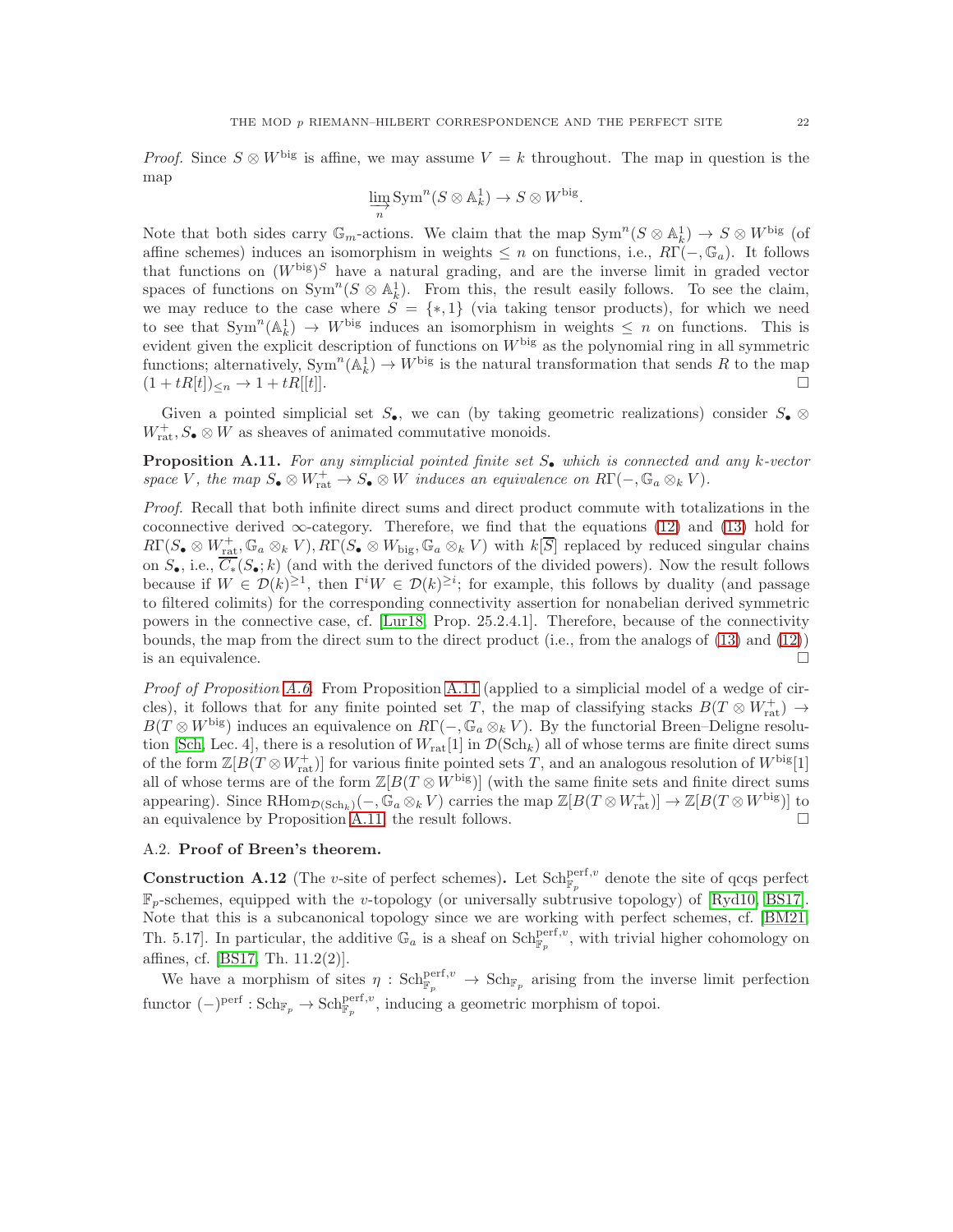**Remark A.13** (Examples of  $\eta$ -pullbacks). First,  $\eta^*W^{\text{big}}$  is simply (by pulling back the representing object) the big Witt vector functor on  $Sch_{\mathbb{F}_p}^{\text{perf}}$ , which is already a v-sheaf. Second, note that  $\eta^*W_{\text{rat}}^+$  is the functor carrying a perfect  $\mathbb{F}_p$ -algebra R to  $1 + tR[t]$ , considered as a monoid under multiplication; this is already a v-sheaf (since as a set as a filtered colimit of finite products of copies of  $R$ ).

<span id="page-22-1"></span>The next result, which is closely related to [\[SV96,](#page-24-8) Lem. 5.16], states that quotients of affine schemes by finite group actions are actually quotients in the  $v$ -topology.

**Proposition A.14.** Let R be a perfect  $\mathbb{F}_p$ -algebra with an action of a finite group G; let Y =  $Spec(R)$  and  $X = Spec(R^G)$ . Then the map  $Y \to X$  exhibits, on representables  $h_Y \to h_X$ , the target as the quotient by G in the category of sheaves of sets on  $\text{Sch}^{\text{perf},v}_{\mathbb{F}_p}$ .

*Proof.* Since  $R^G \subset R$  is an integral extension, the map of schemes  $Y \to X$  is integral and surjective, hence a v-cover [\[Ryd10,](#page-24-7) Rem. 2.5]. It follows that the map  $h_Y/G \to h_X$  (of sheaves of sets) is surjective. Note that it is an isomorphism on  $K$ -points for  $K$  any algebraically closed field of characteristic p, cf. [\[Bou98,](#page-23-22) Th. 2, Sec. V.2.2]. To see that  $h_Y/G \to h_X$  is an isomorphism, it suffices to show that the map  $G \times Y \to Y \times_X Y$  is a v-cover, but this follows because it is also a surjective integral map (again by *loc. cit.*).

<span id="page-22-2"></span>**Proposition A.15.** The object  $\eta^* W_{\text{rat}}^+ \in \text{Shv}(\text{Sch}_{\mathbb{F}_p}^{\text{perf},v}, \text{CMon})$  is the free commutative monoid on the pointed object  $h_{\mathbb{A}^{1,pert}}$  (with basepoint at the origin). That is, for any sheaf of commutative monoids M on  $\text{Sch}^{\text{perf}}_{\mathbb{F}_p}$ , we have

$$
\mathrm{Hom}_{\mathrm{Shv}(\mathrm{Sch}^{\mathrm{perf}}_{\mathbb{F}_p}, \mathrm{CMon})}(W^+_{\mathrm{rat}}, M) \simeq \mathrm{Hom}_{\mathrm{Shv}(\mathrm{Sch}^{\mathrm{perf}}_{\mathbb{F}_p}, \mathrm{Set}_*)}(h_{\mathbb{A}^{1,\mathrm{perf}}}, M).
$$

*Proof.* The v-sheaf  $\eta^* W_{\text{rat}}^+$  is the filtered colimit  $\underline{\lim} h_{\text{Sym}^i(\mathbb{A}^1_{\mathbb{F}_p}\text{perf})}$ . However, these symmetric powers can be either taken at the level of schemes or at the level of v-sheaves of sets thanks to Proposition [A.14,](#page-22-1) whence the result since the latter construction gives the free commutative monoid sheaf on  $h_{\mathbb{A}^{1,\mathrm{perf}}_{\mathbb{F}_p}}$ .

*Proof of Theorem [A.1.](#page-18-0)* The claim for  $i = 0$  is straightforward (cf. [\[Bre81,](#page-23-4) §1.4]) to deduce from the claim about endomorphisms of  $\mathbb{G}_a$  on all  $\mathbb{F}_p$ -algebras, so we treat the vanishing for  $i > 0$ . It suffices to show that  $\text{RHom}_{\mathcal{D}(\text{Sch}^{\text{perf}, v}_{\mathbb{F}_p})}(W^{\text{big}}, \hat{\mathbb{G}}_a)$  is concentrated in degree zero. In fact, this follows by adjunction because the derived pushforward of  $\mathbb{G}_a$  from the v-site to the étale site on perfect schemes is simply  $\mathbb{G}_a$  thanks to [\[BS17,](#page-23-8) Th. 11.2(2)]. Thanks to Proposition [A.15](#page-22-2) and group completion, we have that  $\text{RHom}_{\mathcal{D}(\text{Sch}^{\text{perf}, v}_{\mathbb{F}_p})}(\eta^*W_{\text{rat}}, \mathbb{G}_a)$  is discrete. Thus, it suffices to show that the map  $\eta^* W_{\text{rat}} \to \eta^* W^{\text{big}} = W^{\text{big}}$  induces an equivalence on  $\text{RHom}_{\mathcal{D}(\text{Sch}^{\text{perf}, v}_{\mathbb{F}_p})}(-,\mathbb{G}_a)$ . But this follows because the map  $W_{\text{rat}} \to W^{\text{big}}$  induces an equivalence on  $\text{RHom}_{\mathcal{D}(\text{Sch}_{\mathbb{F}_p})}(-, \eta_*\mathbb{G}_a)$ , noting that  $\eta_* \mathbb{G}_a = \varinjlim_{\varphi} \mathbb{G}_a$  (again by [\[BS17,](#page-23-8) Th. 11.2(2)]) and using Proposition [A.6.](#page-19-3)

We also record an equivalent form of Theorem [A.1,](#page-18-0) where the extension groups are taken in the big étale site (rather than the perfect site). For this, we consider the inverse limit perfection  $\varprojlim_{\varphi} \mathbb{G}_a$  in  $\mathcal{D}(\mathrm{Sch}_{\mathbb{F}_p})$  and calculate maps into  $\mathbb{G}_a$ .

<span id="page-22-0"></span>**Corollary A.16.** Let R be a perfect  $\mathbb{F}_p$ -algebra and let I be any set. We have  $\text{RHom}_{\mathcal{D}(\text{Sch}_R,\mathbb{F}_p)}(\prod_I \varprojlim_{\varphi} \mathbb{G}_a, \mathbb{G}_a)$  $\bigoplus_I R[F^{\pm 1}].$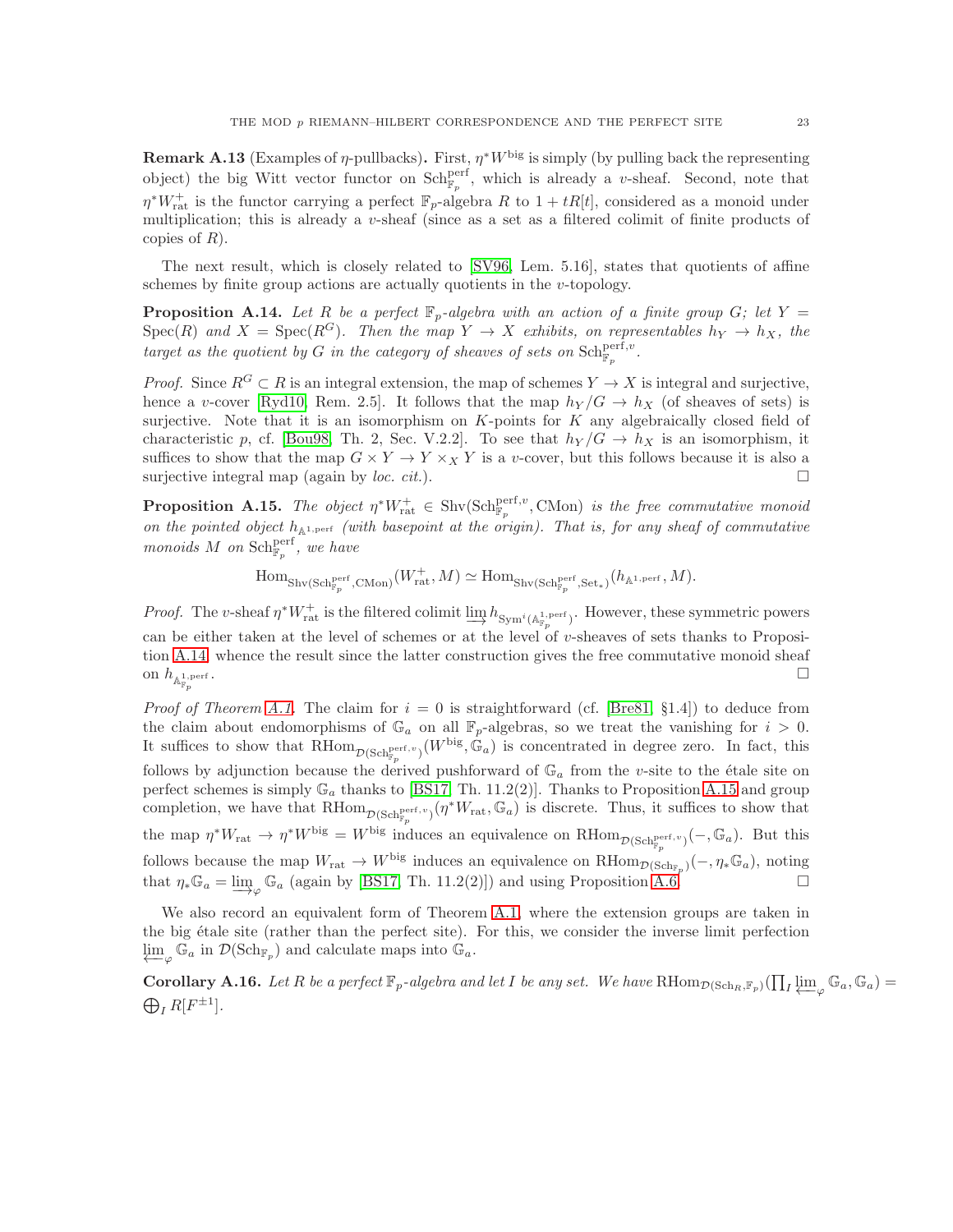*Proof.* We may replace the étale topology on  $\text{Sch}_R$  with the flat topology since  $\mathbb{G}_a$  satisfies flat descent; then  $\varprojlim_{\varphi} \mathbb{G}_a$  becomes a discrete object (representable by the perfection of  $\mathbb{G}_a$ ). Using the Breen–Deligne resolution [\[Sch,](#page-24-5) Lec. 4] again (or a direct adjunction argument), one sees that  $R\text{Hom}_{\mathcal{D}(\text{Sch}_R, \mathbb{F}_p)}(\varprojlim_{\varphi} \mathbb{G}_a, \mathbb{G}_a) = R\text{Hom}_{\mathcal{D}(\text{Sch}_R^{\text{perf}}, \mathbb{F}_p)}(\prod_I \mathbb{G}_a, \mathbb{G}_a) = \bigoplus_I R\text{Hom}_{\mathcal{D}(\text{Sch}_R^{\text{perf}}, \mathbb{F}_p)}(\mathbb{G}_a, \mathbb{G}_a),$ whence the result.

#### **REFERENCES**

- <span id="page-23-17"></span>[ACLB21] Johannes Anschütz and Arthur César Le Bras, A Fourier transform for Banach–Colmez spaces, arXiv preprint arXiv:2111.11116 (2021).
- <span id="page-23-9"></span>[AGV72] M. Artin, A. Grothendieck, and J. L. Verdier, Théorie des topos et cohomologie étale des schémas (SGA 4), Lecture Notes in Mathematics, Springer-Verlag, 1972.
- <span id="page-23-19"></span>[Alm73] Gert Almkvist, Endomorphisms of finitely generated projective modules over a commutative ring, Ark. Mat. 11 (1973), 263–301. MR 424786
- <span id="page-23-18"></span>[Alm78] , K-theory of endomorphisms, J. Algebra 55 (1978), no. 2, 308–340. MR 523461
- <span id="page-23-3"></span>[BL19] Bhargav Bhatt and Jacob Lurie, A Riemann-Hilbert correspondence in positive characteristic, Camb. J. Math. 7 (2019), no. 1-2, 71–217. MR 3922360
- <span id="page-23-15"></span>[BM21] Bhargav Bhatt and Akhil Mathew, The arc-topology, Duke Math. J. 170 (2021), no. 9, 1899–1988. MR 4278670
- <span id="page-23-22"></span>[Bou98] Nicolas Bourbaki, Commutative algebra. Chapters 1–7, Elements of Mathematics (Berlin), Springer-Verlag, Berlin, 1998, Translated from the French, Reprint of the 1989 English translation. MR 1727221
- <span id="page-23-2"></span>[BP09] Gebhard Böckle and Richard Pink, Cohomological theory of crystals over function fields, EMS Tracts in Mathematics, vol. 9, European Mathematical Society (EMS), Zürich, 2009. MR 2561048
- <span id="page-23-16"></span>[Bre78] Lawrence Breen, Extensions du groupe additif, Inst. Hautes Etudes Sci. Publ. Math. (1978), no. 48, ´ 39–125. MR 516914
- <span id="page-23-4"></span>[Bre81] , Extensions du groupe additif sur le site parfait, Algebraic surfaces (Orsay, 1976–78), Lecture Notes in Math., vol. 868, Springer, Berlin-New York, 1981, pp. 238–262. MR 638602
- <span id="page-23-8"></span>[BS17] Bhargav Bhatt and Peter Scholze, Projectivity of the Witt vector affine Grassmannian, Invent. Math. 209 (2017), no. 2, 329–423. MR 3674218
- <span id="page-23-21"></span>[Cha04] Ching-Li Chai, Notes on Cartier–Dieudonné theory, 2004, Available at [https://www2.math.upenn.edu/~chai/course\\_notes/cartier\\_12\\_2004.pdf](https://www2.math.upenn.edu/~chai/course_notes/cartier_12_2004.pdf).
- <span id="page-23-10"></span>[CM21] Dustin Clausen and Akhil Mathew, *Hyperdescent and étale K-theory*, Invent. Math. 225 (2021), no. 3, 981–1076. MR 4296353
- <span id="page-23-14"></span>[DK73] Pierre Deligne and Nicholas Katz, Groupes de monodromie en géométrie algébrique. II, Lecture Notes in Mathematics, Vol 340, Springer-Verlag, 1973, Séminaire de Géométrie Algébrique du Bois-Marie 1967– 1969 (SGA 7, II).
- <span id="page-23-1"></span>[EK04] Matthew Emerton and Mark Kisin, The Riemann-Hilbert correspondence for unit F-crystals, Astérisque (2004), no. 293, vi+257. MR 2071510
- <span id="page-23-6"></span>[FLS94] Vincent Franjou, Jean Lannes, and Lionel Schwartz, Autour de la cohomologie de Mac Lane des corps finis, Invent. Math. 115 (1994), no. 3, 513–538. MR 1262942
- <span id="page-23-20"></span>[Haz12] Michiel Hazewinkel, Formal groups and applications, AMS Chelsea Publishing, Providence, RI, 2012, Corrected reprint of the 1978 original. MR 2987372
- <span id="page-23-0"></span>[Kat73] Nicholas M. Katz, p-adic properties of modular schemes and modular forms, Modular functions of one variable, III (Proc. Internat. Summer School, Univ. Antwerp, Antwerp, 1972), 1973, pp. 69–190. Lecture Notes in Mathematics, Vol. 350. MR 0447119
- <span id="page-23-5"></span>[Kat86] Kazuya Kato, Duality theories for the p-primary étale cohomology. I, Algebraic and topological theories (Kinosaki, 1984), Kinokuniya, Tokyo, 1986, pp. 127–148. MR 1102256
- <span id="page-23-7"></span>[Kuh95] Nicholas J. Kuhn, Generic representations of the finite general linear groups and the Steenrod algebra. III, K-Theory 9 (1995), no. 3, 273–303. MR 1344142
- <span id="page-23-12"></span>[Kun69] Ernst Kunz, Characterizations of regular local rings of characteristic p, Amer. J. Math. 91 (1969), 772– 784. MR 252389
- <span id="page-23-13"></span>[Lur09] Jacob Lurie, Higher topos theory, Annals of Mathematics Studies, vol. 170, Princeton University Press, Princeton, NJ, 2009. MR 2522659
- <span id="page-23-11"></span>[Lur17] Jacob Lurie, *Higher algebra*, 2017, Available at <https://www.math.ias.edu/~lurie/papers/HA.pdf>.